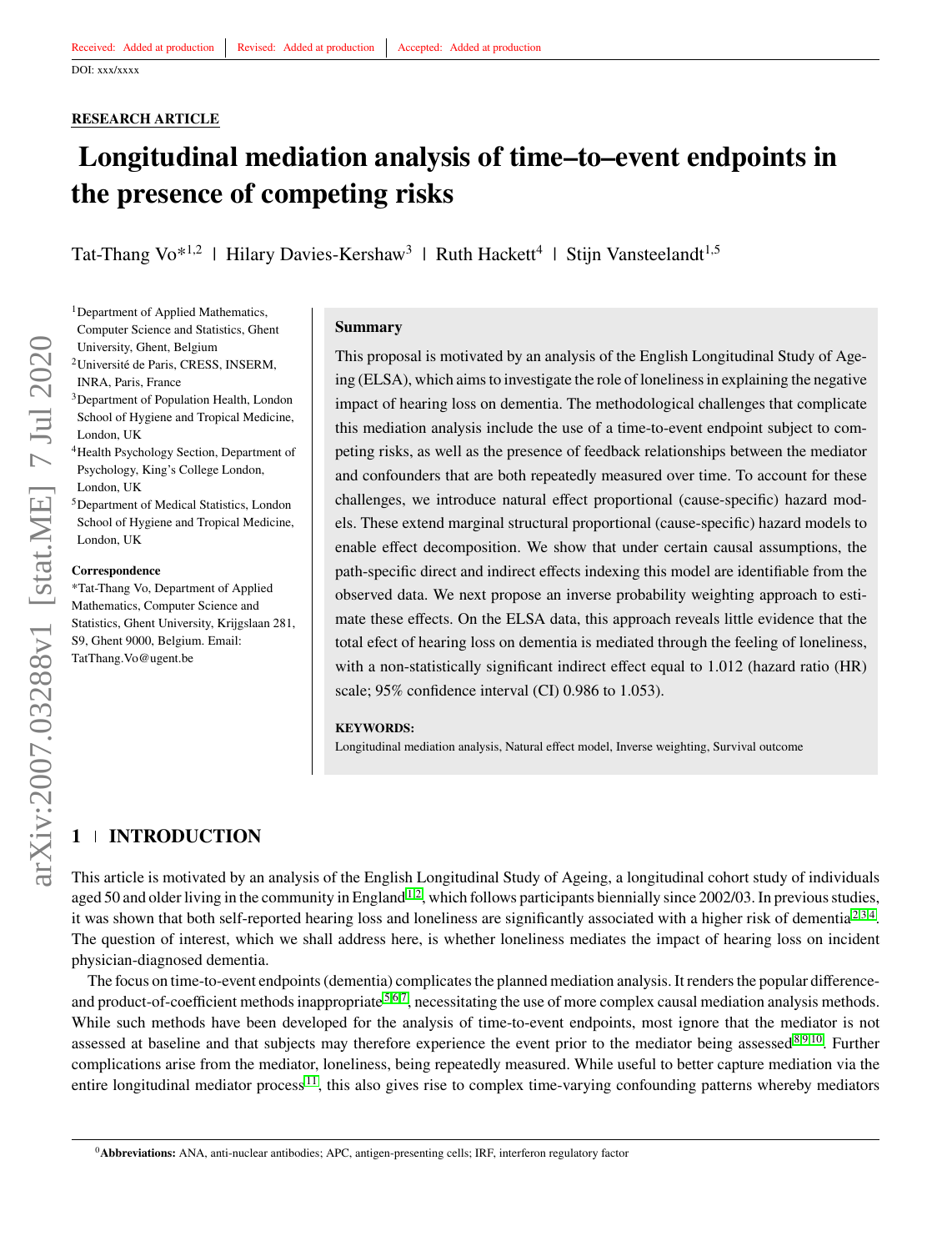(e.g. loneliness) and confounders (e.g. comorbidities) mutually influence each other over time. These complications have been addressed in a number of recent works<sup>[12,](#page-11-5)[13](#page-11-6)[,11](#page-11-4)</sup>.

A further complication that we must consider, and that we have not previously found being addressed in the literature, is the presence of competing risks by death. With observed - as opposed to counterfactual - event times, the modelling of causespecific hazards is well known to simplify the handling of competing risks. However, the modelling of (cause-specific) hazards is not readily possible in the previous mediation analysis works  $12,13,11$  $12,13,11$  $12,13,11$ , which instead focus on the analysis of survival chances. In view of this, in this paper, we will here introduce so-called natural effect proportional (cause-specific) hazard models, which directly parameterise the direct and indirect effects of a given exposure on the cause-specific hazard of the considered event. We will extend the weighting-based approach proposed by Mittinty and Vansteelandt<sup>[14](#page-11-7)</sup> for longitudinal natural effect models to enable the planned mediation analysis of an exposure via repeatedly measured mediators on a time-to-event endpoint subject to competing risks.

We proceed as follows. In the next section, we first describe the setting of interest. We then extend the natural effect proportional hazard model to take into account the longitudinal nature of the mediator. In the same section, we discuss the assumptions under which the path-specific direct and indirect effects derived from such model are identifiable from data, and provide a stepby-step procedure for estimating these effects. In section 3, we apply the proposed approach to analyze data from the English Longitudinal Study of Ageing<sup>[1](#page-10-0)[,2](#page-10-1)</sup>. We end with some final remarks and a discussion.

# **2 PROPOSAL**

# **2.1 Natural Effect Models for longitudinal mediators and a time-to-event endpoint subject to competing risks**

Consider an observational study in which independent individuals  $i = 1, \ldots, n$  are exposed to a categorical factor  $A_i$  coded as  $0, 1, \ldots, P-1$  for *P* different categories. Longitudinal measurements of the mediator  $M_{i0}, M_{i1}, \ldots, M_{iK}$  and of the covariates  $L_{i0}$ ,  $L_{i1}$   $\ldots$ ,  $L_{iK}$  are subsequently recorded at baseline (subscript 0) and at visits  $1, \ldots, K$ , along with (i) a time-to-event endpoint  $T_i$  and (ii) an index  $D_i$  specifying whether the main event ( $D_i = 1$ ) or the competing one ( $D_i = 2$ ) happens. Denote  $t_k$ ,  $k = 1...$  K the fixed time point after the onset of the exposure at which the measurements of  $M_k$  and  $L_k$  are pre-planned for all patients. Assume that these measurements are only recorded until the last visit *K* or until event  $D_i = 1$  or  $D_i = 2$  happens, whichever comes first. The time-to-event endpoint may be censored administratively or due to loss to follow-up, in which case  $D_i = 0$ .

The causal diagram in figure 1 depicts the relationships between the variables over time. It also represents a non-parametric structural equation model with independent errors. In the diagram,  $L_k$  includes the indicator  $I(T \geq t_k)$  of having survived visit *k*. Throughout, we will denote the history of measurements up to visit *k* using a bar, i.e.  $M_k = (M_0, M_1, \dots, M_k)$ .

To define the direct and indirect effects of interest, we will make use of so-called path-specific effects, expressed as a (causespecific) hazard ratio. In particular, we define the counterfactual variables  $T_{a,a^*}$  and  $D_{a,a^*}$  as the time to the main or competing event (whichever comes first) and the corresponding event index that would be observed if the exposure *A* were set to *a* and the mediator levels changed to the levels that we would have seen if the exposure were set to  $a^*$  and the levels of the time-varying confounders were as observed under this joint intervention on *A* and  $\overline{M}_K$ , respectively. The total causal effect (TE) on the cause*j*-specific hazard when the exposure changes from *a* to *a*<sup>\*</sup> is then expressed as  $HR_{TE}^j = \frac{\lambda_{a^k, a^*}^j(t)}{\lambda_{a^k}^j(t)}$  $\lambda_{a,a(t)}^{i*}$ , which can be decomposed into the direct effect (DE)  $HR_{DE}^{j} = \frac{\lambda_{a^*,a}^{j}(t)}{\lambda_{a^*}^{j}(t)}$  $\frac{\lambda_{a^*,a}^j(t)}{\lambda_{a,a}^j(t)}$  and the indirect effect (IE)  $HR_{IE}^j = \frac{\lambda_{a^*,a^*}^j(t)}{\lambda_{a^*,a}^j(t)}$  $\frac{\lambda_{a^*,a^*}^{(I)}(I)}{\lambda_{a^*,a}^{(I)}}$ , where  $HR_{TE}^j = HR_{IE}^j \times HR_{DE}^j$ . The indirect effect  $HR_{IE}^j$  hence reflects the part of the treatment effect (on the cause-*j*-specific hazard) that is mediated via the pathways  $A \rightarrow M_k \rightarrow \ldots \rightarrow T$ , where  $k = 1, 2, \ldots$  These pathways start from the treatment *A* and go directly to one of the mediator levels before getting to the event time  $T$  by any intermediate path. In contrast, the direct effect  $HR_{DE}^j$  reflects the part of the treatment effect (on the cause-*𝑗*-specific hazard) that does not go through any of the above pathways.

We are now ready to define the cause–*j*–specific natural effect proportional hazard model, accounting for longitudinal mediators, as follows:

$$
\lambda_{a,a^*}^j(t) = \lambda_0^j(t)e^{a_{1j}a + a_{2j}a^*}
$$
\n(1)

for all *a*, *a*<sup>\*</sup>, where  $\lambda_c^j$  $\alpha_{0}^{J}(t)$ ,  $\alpha_{1j}$  and  $\alpha_{2j}$  are unknown. Under model (1), the total, direct and indirect effect can be expressed on the hazard ratio scale as  $HR_{TE}^j = e^{(\alpha_{1j} + \alpha_{2j})(a^* - a)}$ ;  $HR_{IE}^j = e^{\alpha_{2j}(a^* - a)}$  and  $HR_{DE}^j = e^{\alpha_{1j}(a^* - a)}$ , respectively. To assess the possibility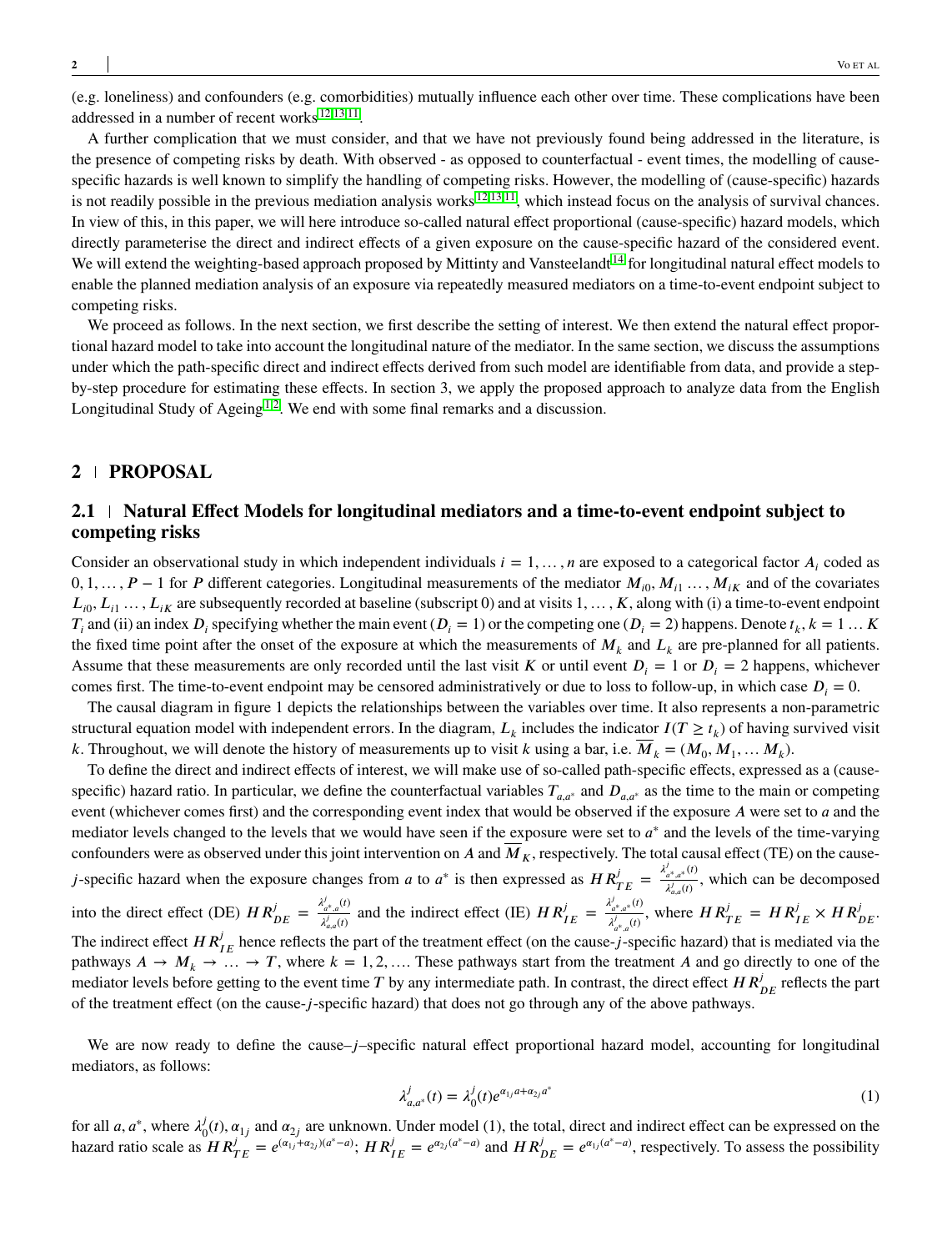

**FIGURE 1** Causal diagram.  $U_i$ : unmeasured confounders affecting *L* and  $(T, D)$ .  $U_m$ : unmeasured confounders affecting different measurements of *M* over time

of mediator-exposure interaction, one can alternatively consider model:

$$
\lambda_{a,a^*}^j(t) = \lambda_0^j(t)e^{\alpha_{1j}a + \alpha_{2j}a^* + \alpha_{3j}a.a^*}
$$
\n(2)

Under model (2), the total causal effect on the hazard ratio scale is expressed as  $HR_{TE}^{j} = e^{(\alpha_{1j} + \alpha_{2j} + \alpha_{3j}(a^{*} + a)))(a^{*} - a)}$  and is decomposed into the indirect effect  $HR_{IE}^j = e^{(\alpha_{2j} + \alpha_{3j}a)(a^*-a)}$  and the direct effect  $HR_{DE}^j = e^{(\alpha_{1j} + \alpha_{3j}a^*)(a^*-a)}$ . Finally, note that other models for survival outcomes, such as the Aalen model, can also be extended to the current context.

#### **2.2 Estimation**

To estimate the parameters in model  $(1)$ , we will assume that the set of baseline covariates  $L_0$  is sufficient to control for confounding of the relationship between *A* and  $(T, D)$ , as well as between *A* and  $M_t$  at any time. Besides, we assume there are no unmeasured confounders of the relationship between the time-to-event outcome and the mediator at any time. In figure 1, the latter assumption is satisfied since conditioning on the exposure *A* and the history of the time-varying confounder *L* up to time *t* is sufficient to adjust for confounding of the relationship between the time-to-event outcome  $T$  and the mediator level at time  $t$ . Our development allows for the presence of unmeasured common causes of the mediators over time (i.e. denoted  $U_m$  in figure 1) and separate, independent unmeasured common causes of the baseline/time-varying confounders and the survival time  $(T, D)$  $(i.e.$  denoted  $U_l$ ).

In what follows, we generalize the standard estimation procedure for the popular marginal strutural models to fit models (1) and (2). For this, we make the assumption that censoring is non-informative, in the sense that at any time, the instantaneous risk of the event among patients who then drop out of the study is not different (at all future times) from that of patients who remain, conditional on the exposure level. Under the aforementioned assumptions, Appendix 1 shows that consistent estimators of the parameters indexing model (1) can be obtained by solving the estimating equation: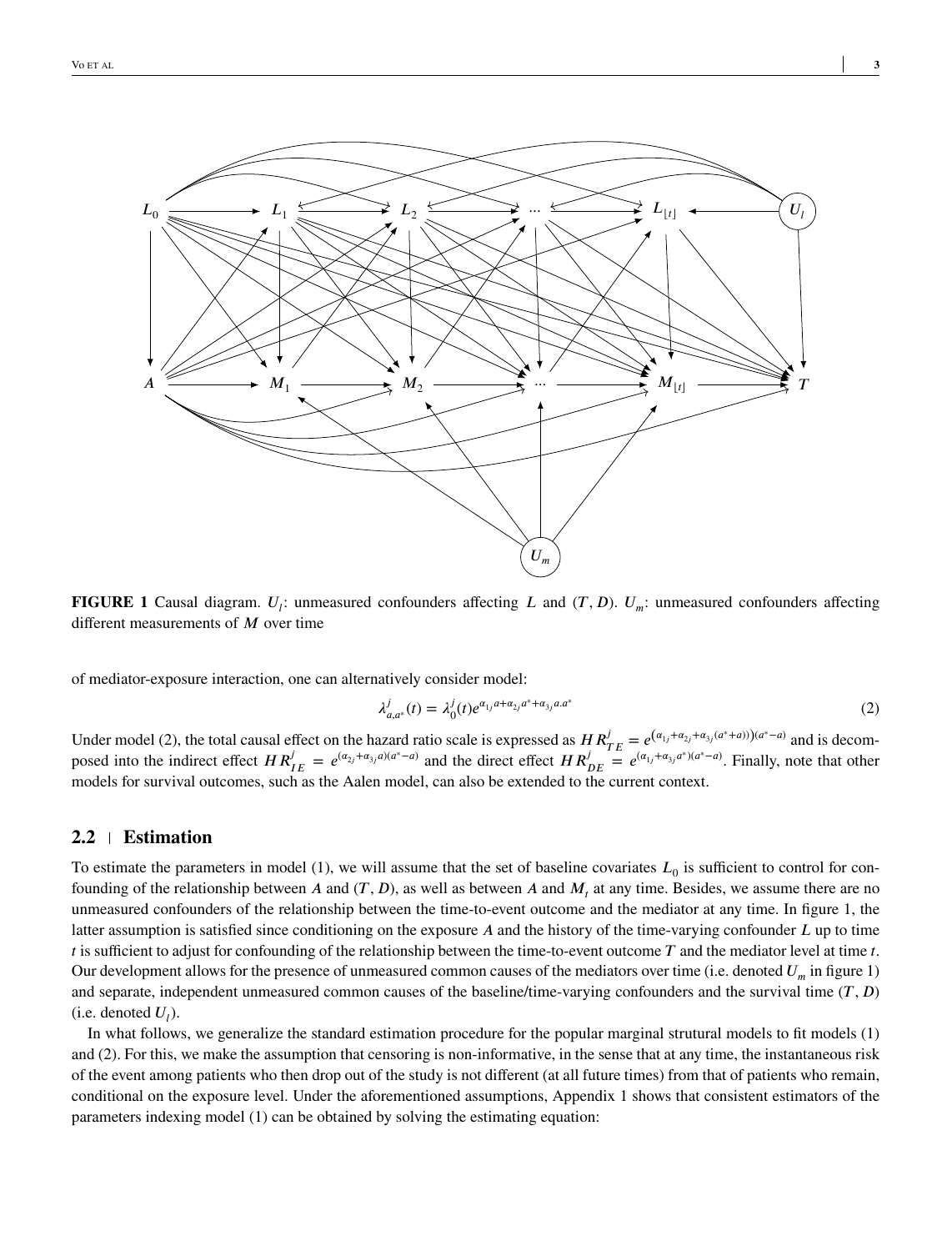$$
\int_{0}^{\infty} \sum_{i,a,a^{*}} \left\{ \begin{pmatrix} a \\ a^{*} \end{pmatrix} - \frac{\sum_{a,a^{*}} \hat{E}\left[ \begin{pmatrix} a \\ a^{*} \end{pmatrix} R_{i}^{j}(t) W_{i}([t],a,a^{*}) e^{\alpha_{1j}a+\alpha_{2j}a^{*}} \right]}{\sum_{a,a^{*}} \hat{E}\left[ R_{i}^{j}(t) W_{i}([t],a,a^{*}) e^{\alpha_{1j}a+\alpha_{2j}a^{*}} \right]} \right\} \cdot R_{i}^{j}(t) W_{i}([t],a,a^{*}) \left( d N_{i}^{j}(t) - \lambda_{0}^{j}(t) e^{\alpha_{1j}a+\alpha_{2j}a^{*}} \right) = 0
$$

where  $R_i^j$  $I_i^j(t) = I(T_i \ge t, D_i = j)$ ;  $dN_i^j(t) = I(T_i = t, D_i = j)$  and  $I(.)$  denotes the indicator function. Besides,

$$
W_i(\lfloor t \rfloor, a, a^*) = \frac{\prod_{s:t_s \leq \lfloor t \rfloor} Pr(M_{s,i}|A_i = a^*, \overline{M}_{s-1,i}, \overline{L}_{s,i}, T_i \geq t_s)}{\prod_{s:t_s \leq \lfloor t \rfloor} Pr(M_{s,i}|A_i = a, \overline{M}_{s-1,i}, \overline{L}_{s,i}, T_i \geq t_s)} \times \frac{I(A_i = a)}{Pr(A_i = a|L_{0,i})}
$$

denotes the weight of individual *i* at time *t* and at exposure levels *a* and  $a^*$ . The second component of the weight ensures that the exposure-outcome association is adjusted for confounding by  $L_0$ . It creates a pseudo-population in which the exposure is no longer associated with  $L_0$  and hence removes confounding by  $L_0$ <sup>[15](#page-11-8)</sup>. The first component of the weight then distinguishes between the direct and indirect paths by correcting for the fact that the observed mediator value at each time point before *t* may differ from the counterfactual value that is of interest at that time. Note that the notation  $|t|$  here is slightly different from its standard definition, to take into account the fact that if a patient experiences an event or leaves the study at time  $t = t_k$  of visit  $k$ , no measurement of  $M_k$  and  $L_k$  is possible at that time. More precisely,

$$
\lfloor t \rfloor = \begin{cases} t_{k-1} & \text{if} \quad t = t_k \\ t_k & \text{if} \quad t_k < t < t_{k+1} \end{cases}
$$

where  $k = 1, \ldots, K$ . From this, the fitting procedure is described as follows:

**Step 1–** Postulate and fit a suitable model for the exposure A conditional on the baseline confounders  $(L_0)$  based on the original data set. For instance, a multinomial logistic model can be used for a categorical exposure with *P* possible values:

$$
\log \frac{\Pr(A = a | L_0 = l_0)}{\Pr(A = 0 | L_0 = l_0)} = \beta_{0,a} + \beta_{1,a} l_0,
$$
\n(3)

where  $a = 1, ..., P - 1$  and  $Pr(A = 0 | L_0 = l_0) = 1/(1 + \sum_{a=1}^{P-1} e^{\beta_{0,a} + \beta_{1,a} l_0}).$ 

**Step 2–** Convert the original dataset to a long or counting-process format, in which the observation period [0,  $t_i$ ] of subject *i* is broken into  $[t_i] + 1$  intervals if  $t_i > [t_i] > t_1$ , into  $t_i$  intervals if  $t_i = [t_i] > t_1$  and is kept unchanged if  $[t_i] < t_1$ . Each interval *k* will have the following information encoded:

- (a) The beginning of the interval, which equals the time  $t_{k-1}$  of visit  $k-1$ , with  $t_0 = 0$ .
- (b) The end of the interval, which equals the time  $t_k$  of visit  $k$  or the event/censoring time  $t_i$  for the last interval.
- (c) The event status at the end of the interval.
- (d) The exposure  $A_i$  and the baseline covariates  $L_{0i}$ , whose values remain unchanged across all intervals.
- (e) The history of the mediator and the longitudinal confounders recorded up to the end of the interval. Note that the history of *L* and *M* for subject *i* up to the time  $t_i$  is similar to their history up to the last visit prior to time  $t_i$ .

Table 1 provides a toy example in which three patients receive a binary treatment and are followed up for a total of three years, with two visits pre-planned at the end of year 1 and 2. Patient 3 is free of event till the end of the study and hence has the mediator level fully recorded at the two intermediate visits. In contrast, patient 1 and 2 experience an event after 1.5 and 0.9 years, due to which they have no (i.e. patient 2) or only one (i.e. patient 1) mediator level recorded. Table 2 illustrate how the information of these three hypothetical individuals is encoded in a counting-process format.

**Step 3–** Postulate and fit a suitable model for the mediator at a time point *t*, conditional on the exposure, the longitudinal confounder *L*<sub>t</sub> and previous measurements of the mediator (i.e. *M*<sub>*t*−1</sub>), by using the long data set. For instance, one may assume multinomial logistic models for a categorical mediator  $M_k$  with possible values  $0, \ldots, Q$ . The model for  $M_k$  is thus:

$$
\log \frac{\Pr(M_k = q | A = a, \overline{M}_{k-1} = \overline{m}_{k-1}, \overline{L}_k = \overline{l}_k, T \ge t_k)}{\Pr(M_k = 0 | A = a, \overline{M}_{k-1} = \overline{m}_{k-1}, \overline{L}_k = \overline{l}_k, T \ge t_k)} = \gamma_{0q} + \gamma_{1q} a + \gamma'_{2q} \overline{m}_{k-1} + \gamma'_{3q} \overline{l}_t
$$
\n(4)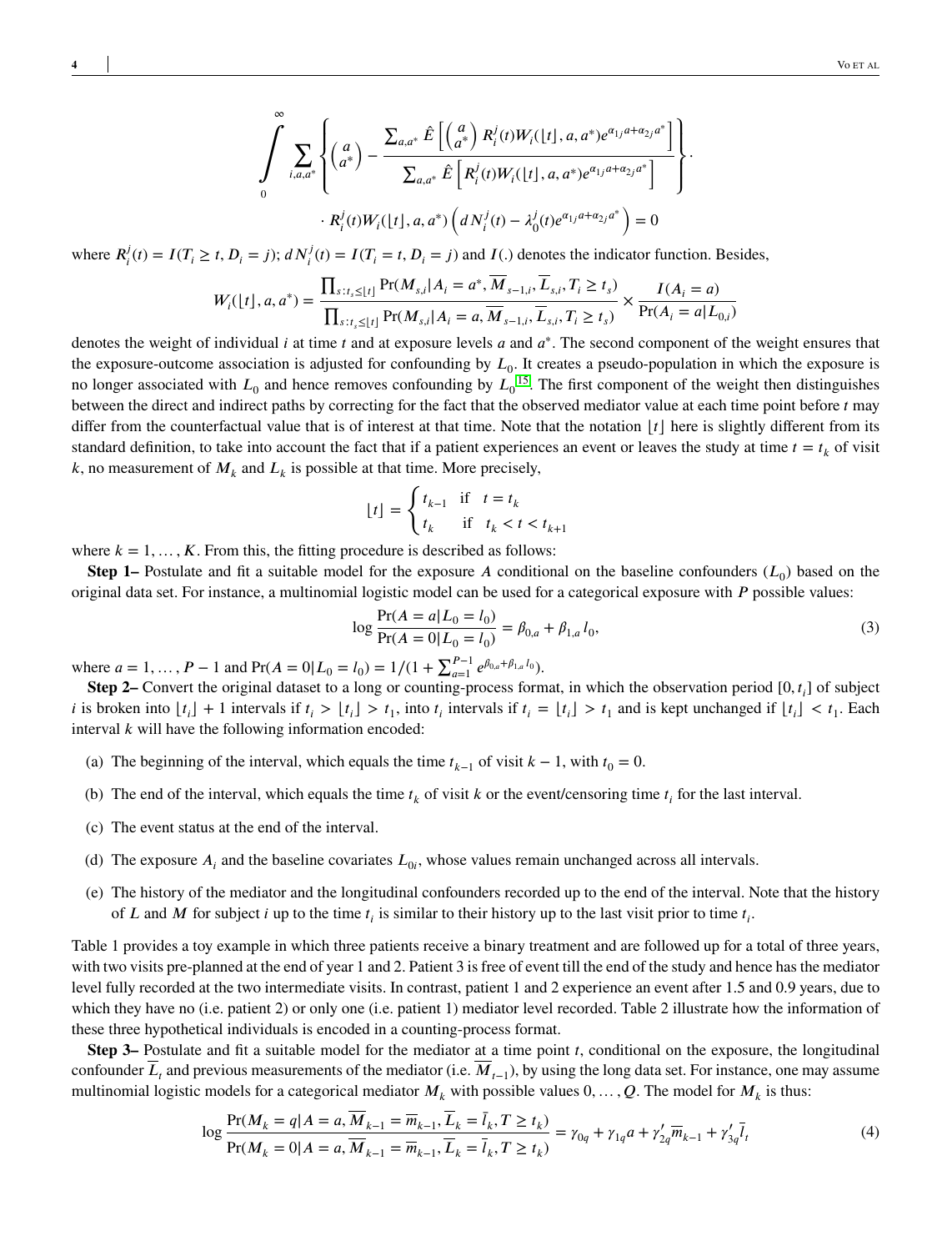| Individual Following-up time Status A $M_1$ $M_2$ $L_0$ $L_1$ $L_2$<br>(years) |             |          |                   |                   |          |          |
|--------------------------------------------------------------------------------|-------------|----------|-------------------|-------------------|----------|----------|
| 1.5                                                                            | $1 \quad 1$ | $m_{11}$ | $ -$              | $l_{01}$ $l_{11}$ |          |          |
| 0.9                                                                            |             |          |                   | $\iota_{02}$      |          |          |
| 3.0                                                                            |             |          | $m_{13}$ $m_{23}$ | $l_{03}$          | $l_{13}$ | $l_{23}$ |

**TABLE 2** The counting-process format of the dataset in table 1

| Individual Start Stop Status A $M_t$ $M_{t-1}$ |          |     |          |              |          |              |              | $L_t$ $L_{t-1}$ | $L_0$    |
|------------------------------------------------|----------|-----|----------|--------------|----------|--------------|--------------|-----------------|----------|
|                                                |          |     |          |              | $\theta$ | $\mathbf 0$  | $\mathbf{0}$ | U               | $l_{01}$ |
|                                                |          | 1.5 |          | $\mathbf{1}$ | $m_{11}$ | $\mathbf{U}$ | $l_{01}$     | $\mathbf{0}$    | $l_{01}$ |
|                                                | $\theta$ | 0.9 |          | $\theta$     | $\theta$ | U            | $\theta$     | $\theta$        | $l_{02}$ |
| 3                                              |          |     | $\theta$ | $\mathbf{1}$ | $\theta$ | $\mathbf{0}$ | $\mathbf{0}$ | $\mathbf{0}$    | $l_{03}$ |
|                                                |          |     | U        | $\perp$      | $m_{13}$ |              | $l_{13}$     | $\mathbf{0}$    | $l_{03}$ |
|                                                |          |     |          |              | $m_{23}$ | $m_{13}$     | $l_{23}$     | $l_{13}$        | $l_{03}$ |

| Individual | <b>Start</b> | Stop | <b>Status</b> | A        | $A^*$    | $M_{t}$        | $M_{t-1}$ |                | $L_{t-1}$      | $L_0$        |
|------------|--------------|------|---------------|----------|----------|----------------|-----------|----------------|----------------|--------------|
|            | $\Omega$     |      | $\Omega$      |          |          | $\overline{0}$ | $\theta$  | $\overline{0}$ | $\overline{0}$ | $\iota_{01}$ |
|            |              | 1.5  |               |          |          | $m_{11}$       | 0         | $l_{01}$       | 0              | $\iota_{01}$ |
|            | $\theta$     | 0.9  | 2             | $\theta$ | $\theta$ | $\overline{0}$ | 0         | $\theta$       | 0              | $t_{02}$     |
|            | $\theta$     |      | 0             |          |          | $\overline{0}$ | 0         | 0              | $\overline{0}$ | $t_{03}$     |
|            |              | 2    | 0             |          |          | $m_{13}$       | 0         | $l_{13}$       | 0              | $l_{03}$     |
|            | 2            | 3    | 0             |          |          | $m_{23}$       | $m_{13}$  | $l_{23}$       | $l_{13}$       | $\iota_{03}$ |
|            | 0            |      | $\Omega$      |          | 0        | 0              | 0         | 0              | 0              | $\iota_{01}$ |
|            |              | 1.5  |               |          | 0        | $m_{11}$       | 0         | $\iota_{01}$   | 0              | $\iota_{01}$ |
| 2          | $\Omega$     | 0.9  | 2             | $\Omega$ |          | $\theta$       | 0         | 0              | 0              | $t_{02}$     |
|            | $\Omega$     |      | 0             |          | $\Omega$ | $\theta$       | $\Omega$  | 0              | $\overline{0}$ | $t_{03}$     |
|            |              | 2    | $\theta$      |          | 0        | $m_{13}$       | 0         | $l_{13}$       | $\overline{0}$ | $t_{03}$     |
|            |              | 3    | 0             |          | 0        | $m_{23}$       | $m_{13}$  | $l_{23}$       | $l_{13}$       | $\iota_{03}$ |

**TABLE 3** Extended data set for the example in Table 1

where  $q = 1, ..., Q$ .

**Step 4–** A new data set is then constructed by copying the original data set (in long format) P times and including an additional variable  $A^*$  to capture the *P* possible values of the exposure relative to the indirect path.  $A^*$  is set to the actual value of the exposure *A* for the first replication, to the other potential values of *A* for the remaining replications. For the example discussed in table 1 and 2, the corresponding extended data set is provided in table 3.

**Step 5–** Compute weights by applying the fitted models from steps 1 and 3 to the new data set. At visit  $k$ , the weight for the  $i^{th}$  individual is  $w_i(k, a, a^*) = w_i^{ttm}(a) \cdot w_i^{med}(k, a, a^*)$ , where:

$$
w_i^{tim}(a) = \sum_{a=0}^{P-1} \frac{I(A_i = a)}{\Pr(A_i = a | L_{0i} = l_{0i})}
$$

and

$$
w_i^{med}(k, a, a^*) = \prod_{s:t_s \le t_k} \frac{\Pr(M_{s,i} = m_{s,i} | A_i = a^*, \overline{M}_{s-1,i} = \overline{m}_{s-1,i}, \overline{L}_{s,i} = \overline{l}_{s,i}, T_i \ge t_s)}{\Pr(M_{s,i} = m_{s,i} | A_i = a, \overline{M}_{s-1,i} = \overline{m}_{s-1,i}, \overline{L}_{s,i} = \overline{l}_{s,i}, T_i \ge t_s)}
$$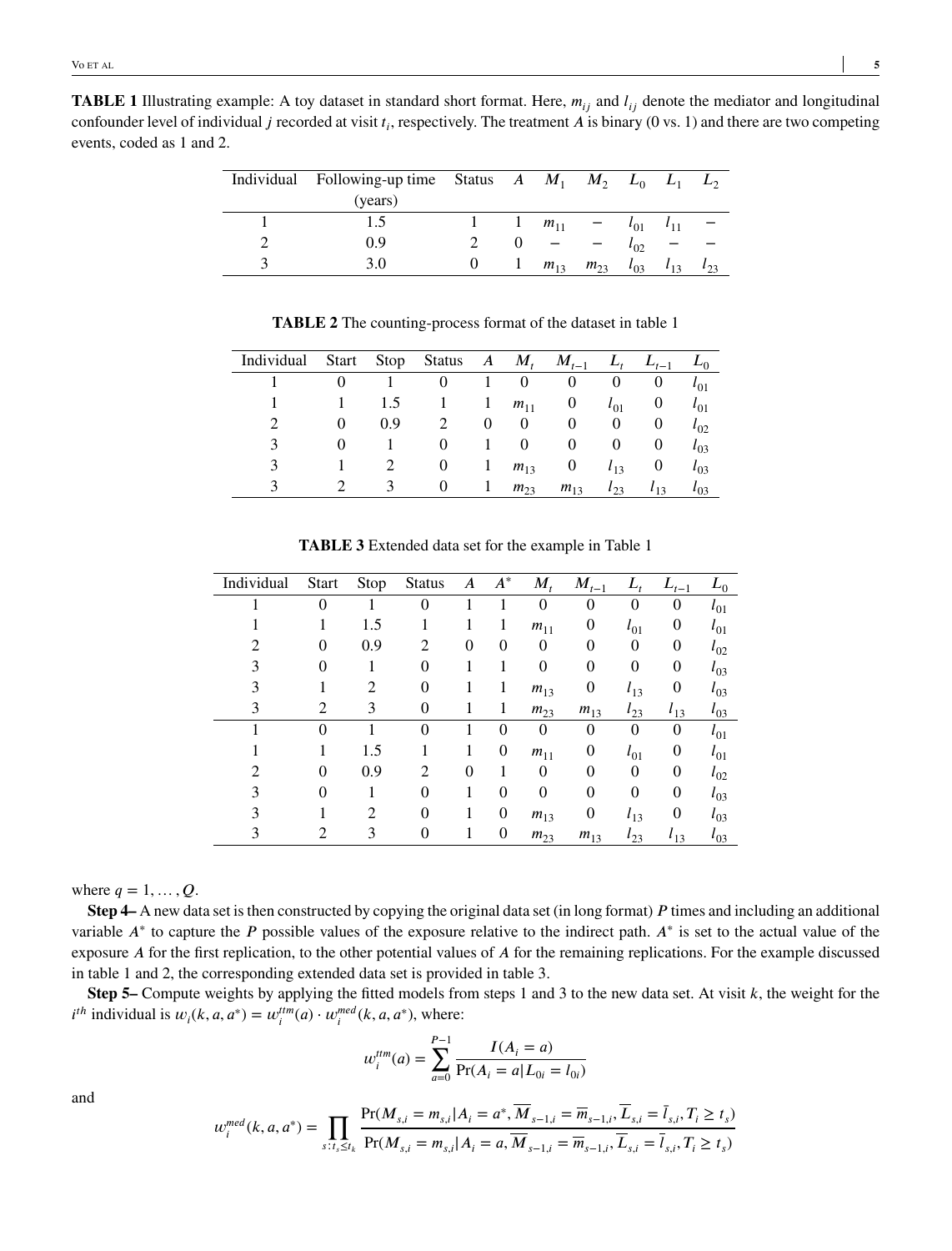

**FIGURE 2** (Simplified) causal diagram when censoring presents – (a) Censoring is non-informative conditional on the exposure and (b) Censoring is non-informative at time *t* conditional on the exposure and the history up to that time

where the subscript *ttm* and *med* denotes treatment and mediator, respectively. At the end of the follow-up time, the weight for a patient having  $T_i = t_i$  is  $w_i(t_i, a, a^*) = w_i(\lfloor t_i \rfloor, a, a^*)$ .

**Step 6–** Fit the natural effect cause-specific proportional hazard model (1) and (2) by proportiona hazard regression of the cause-specific event time on *A* and *A*<sup>\*</sup> on the basis of the expanded data set, using the weights computed in the previous step.

**Step 7–** Derive confidence intervals for the parameters in model (1) and (2) by using the non-parametric bootstrap. For this, one first generates S bootstrap samples with replacement from the original dataset, then repeats all the above steps for each bootstrap sample. The 95% confidence interval for each parameter in model (1) and (2) is computed by using the 2.5% and 97.5% quantiles of the bootstrap distribution of the corresponding estimator.

#### **2.3 Addressing complications due to censoring**

Denote *C* the time-to-censoring. As stated above, when the censoring is non-informative conditional on the exposure (figure 2a), the provided estimating procedure remains valid without further adjustment. When censoring is dependent upon the baseline covariate vector  $L_0$  and the exposure A, one could adjust for censoring by alternatively focusing on the so-called conditional cause-specific natural effect proportional hazard model, that is,

$$
\lambda_{a,a^*}^j(t|L_0 = l_0) = \lambda_0^j(t)e^{\alpha_{1j}a + \alpha_{2j}a^* + \alpha_{2j}'l_0}
$$
\n<sup>(5)</sup>

Note that an interaction between  $a^*$  and  $l_0$  could also be permitted in such model to assess the possibility of mediator-baseline covariate interaction. The procedure discussed in section 2.2 can then be applied to estimate the parameters in this model, with a slight adjustment in step 6 where apart from *A* and  $A^*$ , the covariates  $L_0$  (and the product of  $A^*$  and  $L_0$  if mediator-baseline covariate interaction is assessed) are also included into the proportional hazard regression model. In practice, it might however be the case that censoring is dependent upon post-baseline factors such as the longitudinal mediator and confounder levels that are measured prior to censoring (figure 2b). In Appendix A2, we show that if at any time *t*, the risk of future events for patients who drop out of the study is not different from that of patients who have the same exposure, mediator and covariate history up to time *t* but remain in the study, the so-called inverse probability of censoring weighting approach can be used to account for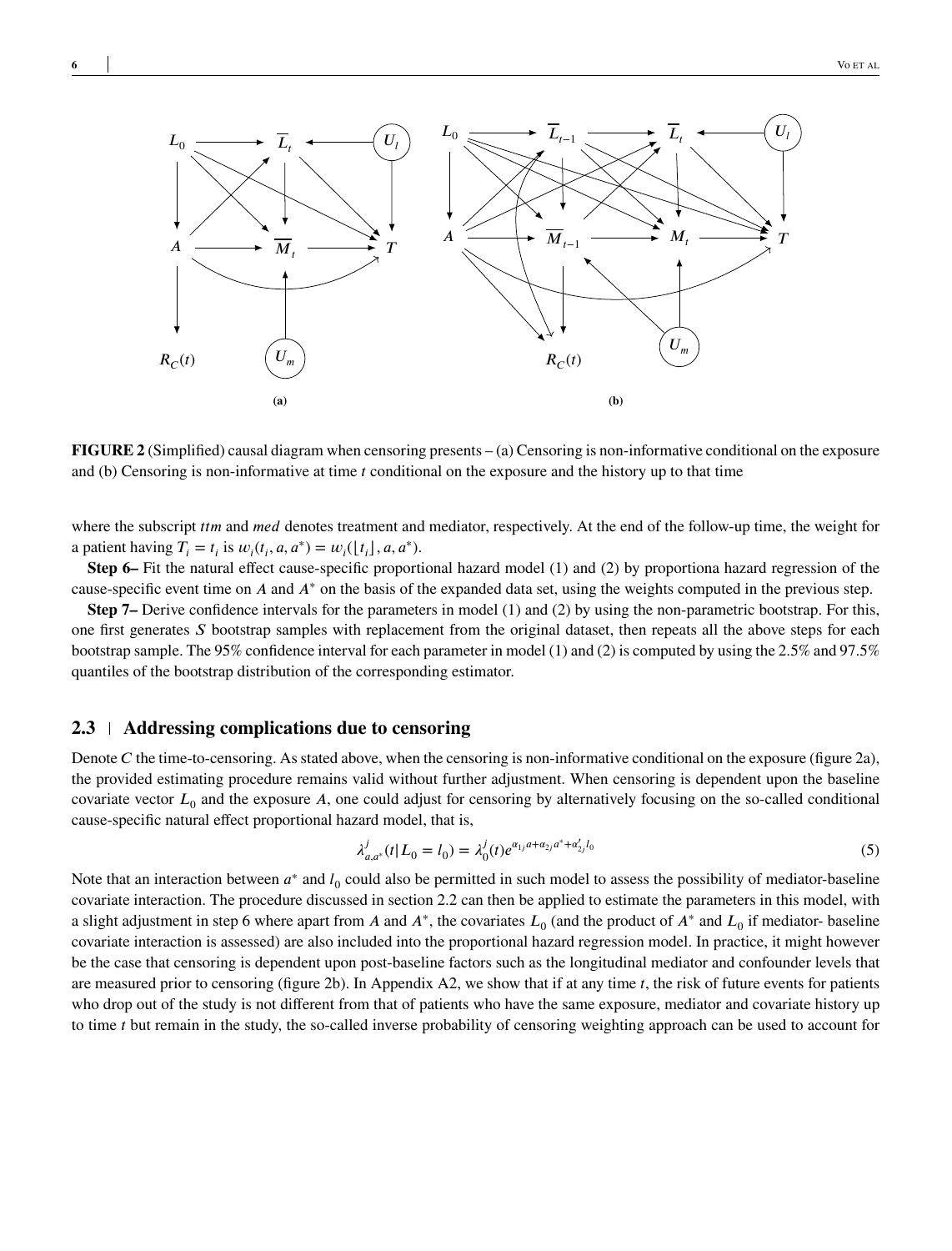censoring. More precisely, the parameters indexing models (1) and (2) are then estimated by solving the following equation:

$$
\int\limits_{0}^{\infty}\sum\limits_{i,a,a^*}\left\{\begin{pmatrix}a\\a^*\end{pmatrix}-\frac{\sum_{a,a^*}\hat{E}\left[\begin{pmatrix}a\\a^*\end{pmatrix}\cdot R_i(t)\cdot I(C_i>t)\cdot W_i(\lfloor t\rfloor)\cdot e^{\alpha_{1j}a+\alpha_{2j}a^*}\right]}{\sum_{a,a^*}\hat{E}\left[R_i(t)\cdot I(C_i>t)\cdot W_i(\lfloor t\rfloor)\cdot e^{\alpha_{1j}a+\alpha_{2j}a^*}\right]}\right\}.
$$

$$
R_i(t)\cdot I(C_i>t)\cdot W_i(\lfloor t\rfloor)\left(dN_i(t)-\lambda_0(t)\cdot e^{\alpha_{1j}a+\alpha_{2j}a^*}dt\right)=0
$$

where

$$
W_{i}([t], a, a^{*}) = \frac{\prod_{s:t_{s} \leq [t]} \hat{Pr}(M_{s,i}|A_{i} = a^{*}, \overline{M}_{s-1,i}, \overline{L}_{s,i}, T_{i} \geq t_{s}, C_{i} \geq t_{s})}{\prod_{s:t_{s} \leq [t]} \hat{Pr}(M_{s,i}|A_{i} = a, \overline{M}_{s-1,i}, \overline{L}_{s,i}, T_{i} \geq t_{s}, C_{i} \geq t_{s})} \cdot \frac{I(A_{i} = a)}{\hat{Pr}(A_{i} = a|L_{0,i})}.
$$
\n
$$
\frac{1}{\prod_{s:0 \leq s \leq t} \left[1 - \hat{\lambda}_{C}(s|T_{i} > s, \overline{M}_{\lfloor s \rfloor,i}, \overline{L}_{\lfloor s \rfloor,i}, L_{0,i}, A_{i} = a)\right]}
$$

and  $\lambda_C$ (.) denoting the cause-specific hazard function of the time-to-censoring. Here,  $\prod_s x_s$  is defined as a product limit. With the above weight  $W_i(\lfloor t \rfloor, a, a^*)$ , the additional component that accounts for the informative censoring can make the overall weight become unstable (e.g. when the censoring hazard is close to 1 in some strata). To overcome this, one can then use stabilized (censoring) weights which incorporate a numerator defined in the same way as the denominator but adjusting only for the exposure, that is: **∏** [ ]

$$
\frac{\prod_{s:0\leq s\leq t} [1-\hat{\lambda}_C(s|A_i=a)]}{\prod_{s:0\leq s\leq t} [1-\hat{\lambda}_C(s|T_i>s,\overline{M}_{\lfloor s\rfloor,i},\overline{L}_{\lfloor s\rfloor,i},L_{0,i},A_i=a)]}
$$

One then needs to postulate two models for the censoring hazard at time *t*, with one conditioning on exposure and the other conditioning on exposure, baseline covariates and the history of the longitudinal mediator and confounders up to time *t*, where only the latter model needs to be correct. For instance,  $\lambda_C(t|A_i = a_i) = \lambda'_{0C}(t)e^{\eta a_i}$  and

$$
\lambda_C(t|T_i > t, \overline{M}_{\lfloor s \rfloor, i} = \overline{m}_{\lfloor s \rfloor, i}, \overline{L}_{\lfloor s \rfloor, i} = \overline{l}_{\lfloor s \rfloor, i}, L_{0,i} = l_{0,i}, A_i = a_i) = \lambda_{0C}(t)e^{\theta_0 a_i + \theta_1 l_{0,i} + \theta_2' \overline{m}_{\lfloor s \rfloor, i} + \theta_3' \overline{l}_{\lfloor s \rfloor, i}} \tag{6}
$$

As a result, in step 5 of the estimation procedure, apart from computing the mediator and treatment weights, one needs to additionally derive the censoring weight. More precisely, the weight for the *i*<sup>th</sup> individual at visit *k* is now  $w_i^{tm}(a, a^*) \cdot w_i^{med}(k, a)$  $w_i^{cen}(k, a)$ , where the subscript *cen* denotes censoring, i.e.,

$$
w_i^{cen}(k, a) = \frac{1}{\prod_{s:0 \le s \le t_k} \left[1 - \hat{\lambda}_C(s|T_i > s, \overline{m}_{s,c,i}, \overline{l}_{s,c,i}, l_{0,i}, a)\right]}
$$

while  $w_i^{ttm}(a, a^*)$  and  $w_i^{med}(k, a, a^*)$  are computed as above. If a proportional hazard censoring model as (6) is fitted, the baseline censoring hazard  $\lambda_{0C}(t)$  and  $\lambda'_{0C}(t)$  at time *t* can be estimated by the standard Breslow estimator. Once the individual weights are computed, the natural effect cause-specific proprotional hazard model (1) and (2) can be fitted using these weights and the confidence intervals for the estimates can be derived via the nonparametric bootstrap, as described above.

### **3 ILLUSTRATING EXAMPLE**

We illustrate the proposed approach on the ELSA data. In this ongoing study, the first contact with the participants was in 2002/03 (wave 1). These participants were then followed up biennially, with measures collected via computer-assisted face-toface interview and self-completion questionnaires. For this illustration, the data are available until one year after the last wave in 2016/17. As stated above, the question of interest here is whether the feeling of loneliness mediates the impact of hearing loss on dementia, accounting for mortality as a competing event.

For this analysis, we used the hearing measurement recorded at wave 2 (e.g. 2004/05) and dichotomized subjects into two groups, namely normal  $(A = 0)$  and limited  $(A = 1)$  hearing ability. The longitudinal mediator "loneliness" was recorded from wave 3 (2006/07) to wave 7 (2014/15) and had two potential values, namely frequent  $(M = 1)$  vs. infrequent feeling of loneliness ( $M = 0$ ). Alongside the mediator, four longitudinal confounders were recorded over time (i.e. wave 3 to wave 7), namely depression status (yes vs. no), mobility score (continuous), smoking status (non-smoker vs. current smoker) and alcohol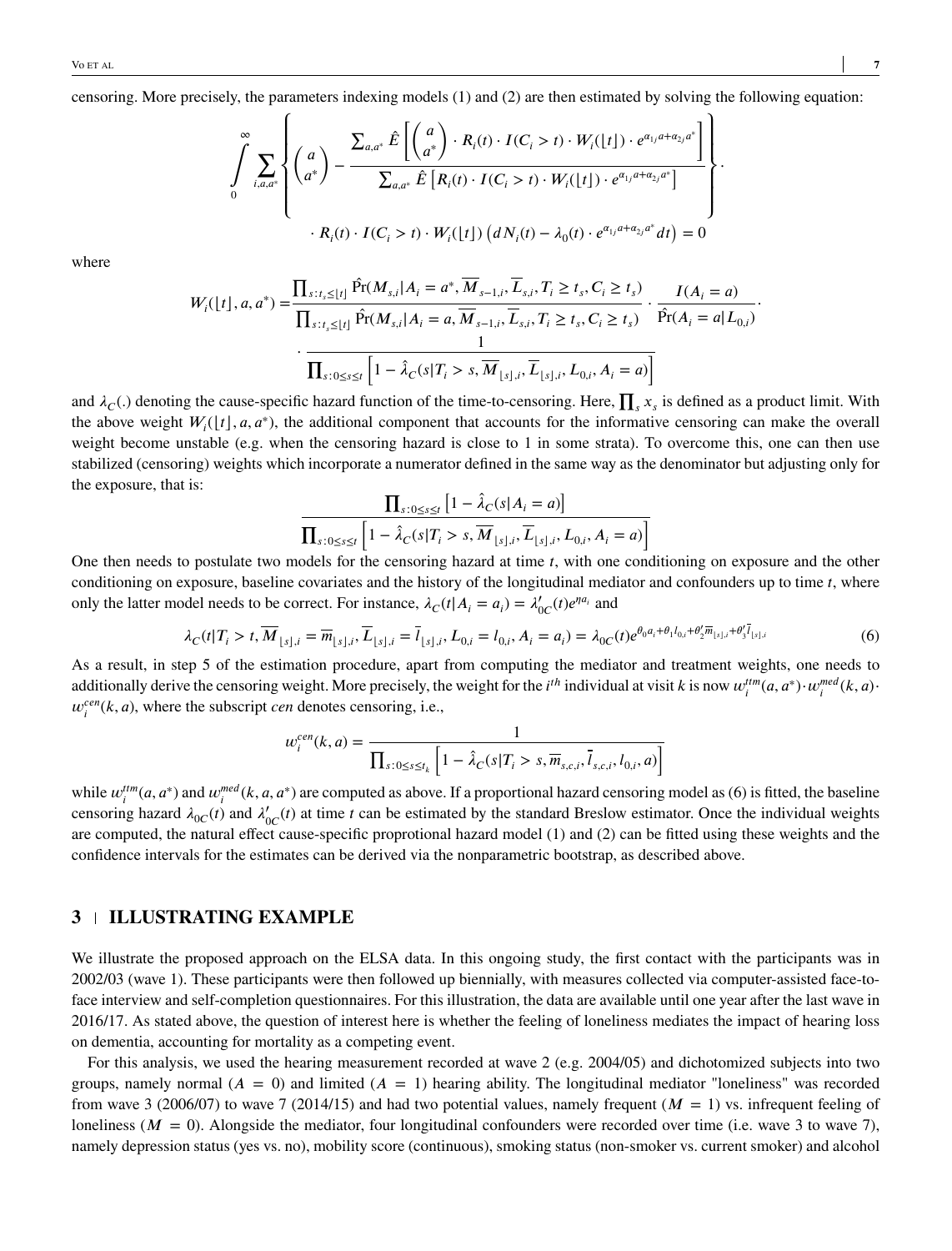status (non-drinker vs. current drinker). The baseline covariates consisted of age, gender, ethnicity (white vs. non-white), wealth  $(1=low, 5=high)$ , education level  $(1=no$  formal qualification,  $2=$  intermediate and  $3=$  higher education), marital status (yes vs. no), the use of hearing aids (yes vs. no), the presence of other comorbidities (i.e. hypertension, diabetes, stroke and cancer – yes vs. no) and the baseline values of the aforementioned time-varying confounders. A detailed description of these covariates was provided elsewhere<sup>[2](#page-10-1)[,16](#page-11-9)[,3](#page-10-2)[,4](#page-10-3)</sup>.

We assumed that the relationship between the variables obeys the causal structure depicted in figure 1. Here, the mediators and confounders measured at time  $t_{k-1}$  are time-varying confounders of the relationship between the mediator measured at time  $t_k$  and the outcome. To derive the treatment weights (step 1), we first considered a logistic (treatment) model adjusting for the main effects of all baseline covariates. To assess the potential of covariate-covariate interactions, we used a LASSO variable selection process (R package glmnet) to select the most important interaction terms from the set of all possible two-by-two covariate interactions. The chosen interactions were then added into the treatment model. The tuning parameter in the LASSO was selected by leave-one-out cross-validation.

To derive the mediation weights (step 3), we first considered a logistic (mediator) model adjusting for  $t_k$ ,  $M_{k-1}$ ,  $L_k$  and the main effects of all baseline covariates. To assess whether the conditional distribution of  $M_k$  had a residual dependence upon the history of *M* and *L* that preceded the time  $t_{k-1}$  (for *M*) and  $t_k$  (for *L*), we used the LASSO to determine the first postbaseline measurement of  $M$  and  $L$  that were predictive for  $M_k$ , conditional on the later measurements. This measurement and all measurements following this one were included into the mediator model. Next, we assessed whether there were important (i) treatment-baseline/longitudinal covariate interactions, (ii) time-baseline covariate interactions and (iii) baseline covariatecovariate interactions that should be adjusted for. For each step, an independent LASSO variable selection process was performed to select the most important interaction terms from all possible interactions of the same type. The interactions that were chosen in the previous step were always included in the model of the subsequent steps (which implies no shrinkage on these terms in the subsequent steps). The tuning parameter in each LASSO procedure was selected by leave-one-out cross-validation. The final model was refitted before calculating the mediation weights.

To derive the censoring weights, we first considered a cause-specific proportional hazard model adjusting for  $M_k$ ,  $L_k$ , the exposure *A* and the main effects of all baseline covariates  $L_0$ . To assess whether the censoring hazard at time *t* had a residual dependence upon the history of *M* and *L* that preceded the time  $t_k$  for *M* and for *L*, we implemented a backward elimination process, using the Akaike information criterion to determine the first post-baseline measurement of *M* and *L* that were predictive for the censoring hazard at time *t*, conditional on the later measurements. This measurement and all measurements following this one were included into the censoring proportional hazard model. Next, as for the mediator model, we assessed whether there were important (i) treatment-baseline/longitudinal covariate interactions and (ii) baseline covariate-covariate interactions that should be adjusted for. For each step, an independent backward elimination process was performed to select the most important interaction terms from all possible interactions of the same type. The interactions that were chosen in the previous step were always included in the model of the subsequent steps (which implies no exclusion of these terms in the subsequent steps). Note that we used backward elimination for the construction of the censoring models (as opposed to LASSO) due to the lack of prepackaged software that can apply LASSO or other penalized variable selection methods on a counting format survival dataset. Results of the variable selection processes for the treatment, mediator and censoring models are reported in Online Supplementary Material file.

The two natural effect proportional hazard models (i.e. model (1) and (2)) specific for dementia and for death were then fitted using the calculated weights. The confidence intervals of the total, direct and indirect hazard ratios were derived by the non-parametric bootstrap method, with 5000 samples taken from the original data set by sampling with replacement. We then established the cumulative incidence curves of dementia and of death under different sets of *a* and  $a^*$ . These curves reflect the cumulative failure rates over time for a particular cause (e.g. dementia), acounting for the presence of other competing events (e.g. death). To estimate the curves, we considered dementia and death as two terminal states of a multi-state model where the transition from dementia to death was treated as an absorbing state, i.e. the one that subjects never exist  $1^7$ . For pedagogic purposes, we only use the results of the natural effect model (1) (i.e. without interaction between *a* and *a*<sup>\*</sup>) to establish these curves.

As can be seen from table 5, the total effect of hearing loss on the time to dementia diagnosis was statistically significant (Model 1, HR = 1.843; 95%CI 1.100 to 2.710). Model (1) further suggested that this total effect was weakly mediated through the feeling of loneliness, with a non-statistically significant indirect effect equal to 1.012 (HR scale; 95%CI 0.986 to 1.053). This expresses that the hazard of dementia would become 1.012 times higher if all patients were to have limited hearing ability but the loneliness levels were switched from the values that would have been observed if they had normal hearing ability to the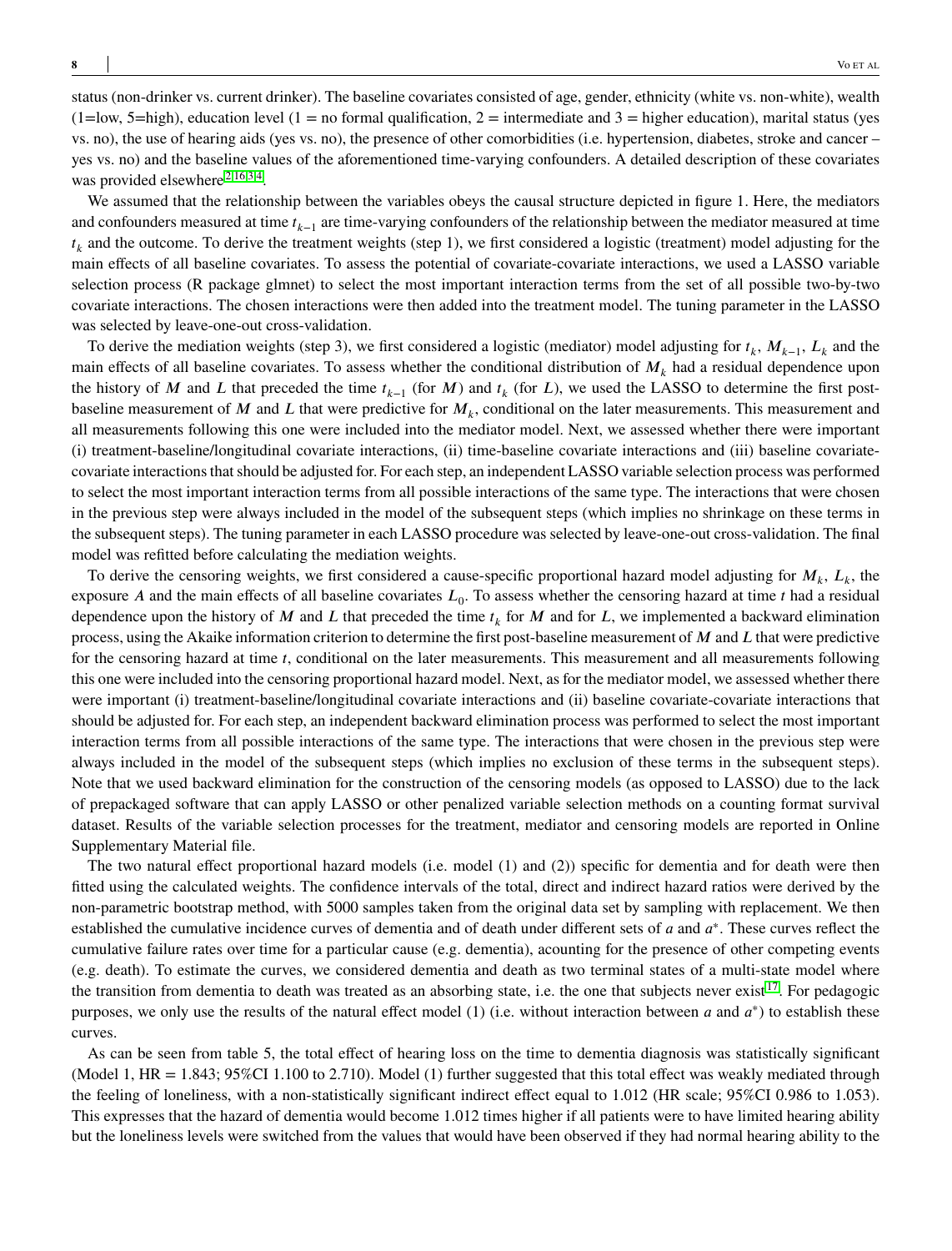

**FIGURE 3** Estimated cumulative incidence curve of dementia diagnosis

| Model | Coefficient               | Estimate | 95%CI             | p-value |
|-------|---------------------------|----------|-------------------|---------|
| (1)   | <b>Dementia</b> $(j = 1)$ |          |                   |         |
|       | $\alpha_{1i}$             | 0.599    | (0.090; 1.001)    | 0.007   |
|       | $\alpha_{2i}$             | 0.012    | $(-0.014; 0.051)$ | 0.438   |
|       | <b>Death</b> $(j = 2)$    |          |                   |         |
|       | $\alpha_{1j}$             | $-0.126$ | $(-0.483; 0.143)$ | 0.462   |
|       | $\alpha_{2j}$             | 0.001    | $(-0.013; 0.011)$ | 0.913   |
|       | <b>Dementia</b> $(j = 1)$ |          |                   |         |
|       | $\alpha_{1i}$             | 0.591    | (0.093; 1.003)    | 0.007   |
|       | $\alpha_{2i}$             | 0.002    | $(-0.012; 0.017)$ | 0.827   |
| (2)   | $\alpha_{3j}$             | 0.017    | $(-0.023; 0.079)$ | 0.520   |
|       | <b>Death</b> $(j = 2)$    |          |                   |         |
|       | $\alpha_1$                | $-0.121$ | $(-0.480; 0.148)$ | 0.485   |
|       | $\alpha_2$                | 0.005    | $(-0.011; 0.023)$ | 0.584   |
|       | $\alpha_{3}$              | $-0.009$ | $(-0.049; 0.022)$ | 0.632   |

**TABLE 4** Data analysis: estimation of the natural effect models

value observed under limited hearing. In contrast, the total effect of hearing loss on mortality was not statistically significant (Model 1, HR =  $0.882$ ;  $95\%$ CI 0.625 to 1.148). There was no statistical evidence of an indirect effect through the feeling of loneliness (HR = 1.001, 95%CI 0.987 to 1.011). These findings did not change when considering model (2) with interaction (table 4 - p-value of the interaction coefficient equals 0.520 for dementia and 0.632 for death).

Figure 3 provides the estimated cumulative incidence curve of dementia for different  $a$  and  $a^*$ , which visualizes the weak indirect effect of hearing loss on dementia through the suggested longitudinal mediator. At some time points, there are large jumps in these curves due to the fairly high rate of interval censoring in the dataset (i.e. if the date for dementia diagnosis (or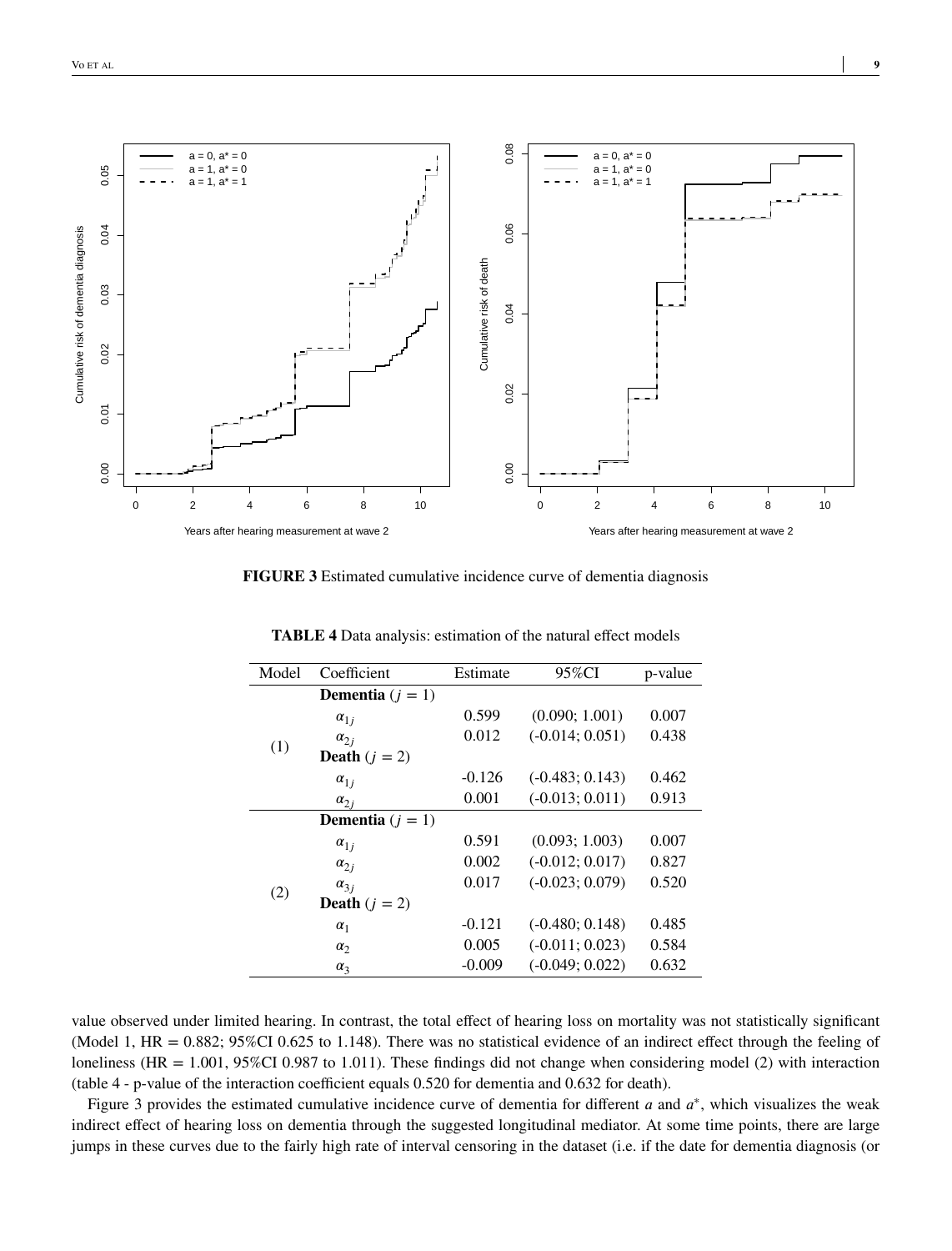| Model | Effect                                    | Hazard ratio | 95%CI          | Mediated proportion |
|-------|-------------------------------------------|--------------|----------------|---------------------|
|       | <b>Dementia</b>                           |              |                |                     |
|       | Total effect $(A = 1 \text{ vs. } A = 0)$ | 1.843        | (1.100; 2.711) |                     |
|       | Direct effect                             | 1.821        | (1.095; 2.721) |                     |
|       | Indirect effect                           | 1.012        | (0.986; 1.053) | 2.0%                |
| (1)   | Death                                     |              |                |                     |
|       | Total effect $(A = 1 \text{ vs. } A = 0)$ | 0.882        | (0.625; 1.148) |                     |
|       | Direct effect                             | 0.882        | (0.617; 1.154) |                     |
|       | Indirect effect                           | 1.001        | (0.987; 1.011) | $-0.8\%$            |
|       | <b>Dementia</b>                           |              |                |                     |
|       | Total effect $(A = 1 \text{ vs. } A = 0)$ | 1.839        | (1.100; 2.713) |                     |
|       | Direct effect                             | 1.836        | (1.091; 2.716) |                     |
|       | Indirect effect                           | 1.002        | (0.988; 1.017) | $0.3\%$             |
|       | Total effect $(A = 0 \text{ vs. } A = 1)$ | 0.544        | (0.369; 0.912) |                     |
|       | Direct effect                             | 0.554        | (0.367; 0.912) |                     |
|       | Indirect effect                           | 0.981        | (0.925; 1.022) | $3.2\%$             |
| (2)   | Death                                     |              |                |                     |
|       | Total effect $(A = 1 \text{ vs. } A = 0)$ | 0.882        | (0.622; 1.148) |                     |
|       | Direct effect                             | 0.878        | (0.614; 1.151) |                     |
|       | Indirect effect                           | 1.005        | (0.989; 1.023) | $-4.0\%$            |
|       | Total effect $(A = 0 \text{ vs. } A = 1)$ | 1.134        | (0.871; 1.605) |                     |
|       | Direct effect                             | 1.129        | (0.862; 1.617) |                     |
|       | Indirect effect                           | 1.004        | (0.981; 1.036) | $3.2\%$             |

**TABLE 5** Data analysis: the effect of limited vs. normal hearing ability on the time-to-event outcomes, mediated through the feeling of loneliness. The mediated proportion is calculated on log scale

for death) was not known but person had a new diagnosis (or passed away) from one visit to the next, then we considered the midpoint between two visits as the event date). Finally, the above results should be interpreted with caution as there might be important time-varying confounders of the mediator-outcome association that were not taken into account. The findings could also be biased if the involved models were incorrectly specified or censoring was informative (e.g. elderly patients who live alone might not come to the control visit due to dementia-related problems).

### **4 DISCUSSION**

In this paper, we have generalized the weighting-based strategy proposed for natural effect models in single mediation analysis to the setting where the mediator of interest is repeatedly measured over time (hence subject to longitudinal confounders) and the primary outcome is a time-to-event endpoint, subject to competing risks. The proposed approach yields consistent estimates for the natural direct and indirect effects if the causal assumptions hold and the natural effect model and the conditional dis-tribution of the exposure, mediator and censoring are correctly specified. As noted by Steen et al<sup>[18](#page-11-11)</sup>, the mediator model needs careful consideration, especially when the exposure (and the baseline covariates) are highly predictive of the mediator, for then even minor misspecification can have a major impact on the weights and lead to biased results. Apart from (mediator) model misspecification, the estimated weights may become unstable or even extreme when at each time point, there is an inadequate overlap between the conditional distributions of the mediator under different treatment/exposure conditions, as may be the case when the exposure has a strong effect on the mediator. While the presence of extreme weights might appear as a limitation at first, it may also diagnose severe model extrapolation that often goes unnoticed when using a repeated regression approach proposed for the same setting[18](#page-11-11). Simple weighting-based approaches also tend to yield larger standard errors (compared to imputation or regression-based approaches) due to lack in efficiency. This can be especially problematic when the mediator is continuous. In that case, the weight-based approaches tend to be unstable even under proper model specification and adequate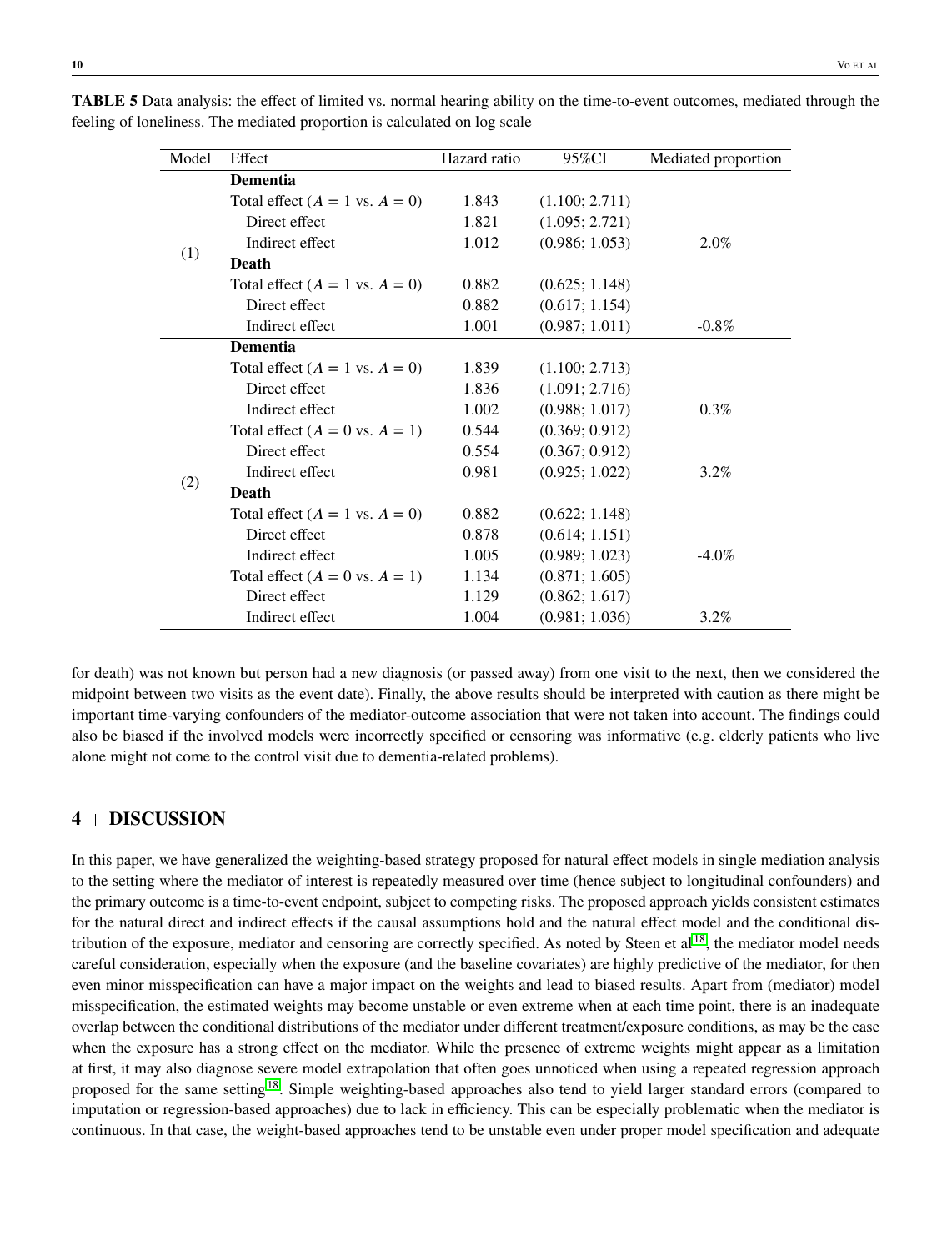overlap of the mediator distributions across treatment groups, which may result in considerable finite sample bias in the natural effect estimates. The repeated regression approach might be more appropriate when dealing with continuous mediators  $^{19,20}$  $^{19,20}$  $^{19,20}$  $^{19,20}$ .

Several proposals can be made to improve the suggested approach. Future research might focus on the development of doubly or multiply robust estimators<sup>[21](#page-11-14)</sup> to improve the robustness and efficiency of the current weight-based approach. The proposed strategy can also be easily extended to take into account multiple mediators  $M^{(1)}, \ldots, M^{(V)}$  that are repeatedly measured over time. When these mediators are causally ordered then as suggested by Vanderweele and Vansteelandt (2014), one can first evaluate the effect mediated through  $M^{(1)}$ , then examine how much this changes when  $M^{(1)}$  and  $M^{(2)}$  are jointly considered as mediators. This then reveals the additional contribution of  $M^{(2)}$  beyond  $M^{(1)}$  alone. The process is then carried on by sequentially adding one mediator at a time until all  $V$  mediators are included<sup>[22](#page-11-15)</sup>. By accounting for multiple, repeatedly measured mediators, results of the analysis may allow one to get closer to evaluating the entire mediation process that underlies the treatment mechanism in practice. Finally, future research should also extend the proposed approach to account for continuous exposures, which are quite common in epidemiology and social science.

## **ACKNOWLEDGMENTS**

The first author was supported by the funding from the European UnionâĂŹs Horizon 2020 research and innovation program, under the Marie Sklodowska-Curie grant agreement (grant no.: 676207).

### **Conflict of interest**

The authors declare no potential conflict of interests.

# **SUPPORTING INFORMATION**

The following supporting information is available as part of the online article:

**Data analysis 1.** Results of the construction of the propensity score model, the mediator model at each time point and the censoring model

**Data analysis 2** R codes for the analysis of the ELSA data.

### **References**

- <span id="page-10-0"></span>1. Steptoe A, Breeze E, Banks J, Nazroo J. Cohort profile: the English longitudinal study of ageing. *International journal of epidemiology* 2013; 42(6): 1640–1648.
- <span id="page-10-1"></span>2. Davies HR, Cadar D, Herbert A, Orrell M, Steptoe A. Hearing impairment and incident dementia: Findings from the English Longitudinal Study of Ageing. *Journal of the American Geriatrics Society* 2017; 65(9): 2074–2081.
- <span id="page-10-2"></span>3. Davies-Kershaw HR, Hackett RA, Cadar D, Herbert A, Orrell M, Steptoe A. Vision Impairment and Risk of Dementia: Findings from the English Longitudinal Study of Ageing. *Journal of the American Geriatrics Society* 2018; 66(9): 1823– 1829.
- <span id="page-10-3"></span>4. Rafnsson SB, Orrell M, dâĂŹOrsi E, Hogervorst E, Steptoe A. Loneliness, social integration, and incident dementia over 6 years: Prospective findings from the English Longitudinal Study of Ageing. *The Journals of Gerontology: Series B* 2020; 75(1): 114–124.
- <span id="page-10-4"></span>5. VanderWeele TJ. Mediation Analysis: A Practitioner's Guide. *Annual Review of Public Health* 2016; 37(1): 17-32. PMID: 2665340[5doi: 10.1146/annurev-publhealth-032315-021402](http://dx.doi.org/ 10.1146/annurev-publhealth-032315-021402)
- <span id="page-10-5"></span>6. Robins JM, Greenland S. Identifiability and Exchangeability for Direct and Indirect Effects. *Epidemiology* 1992; 3(2): 143–155.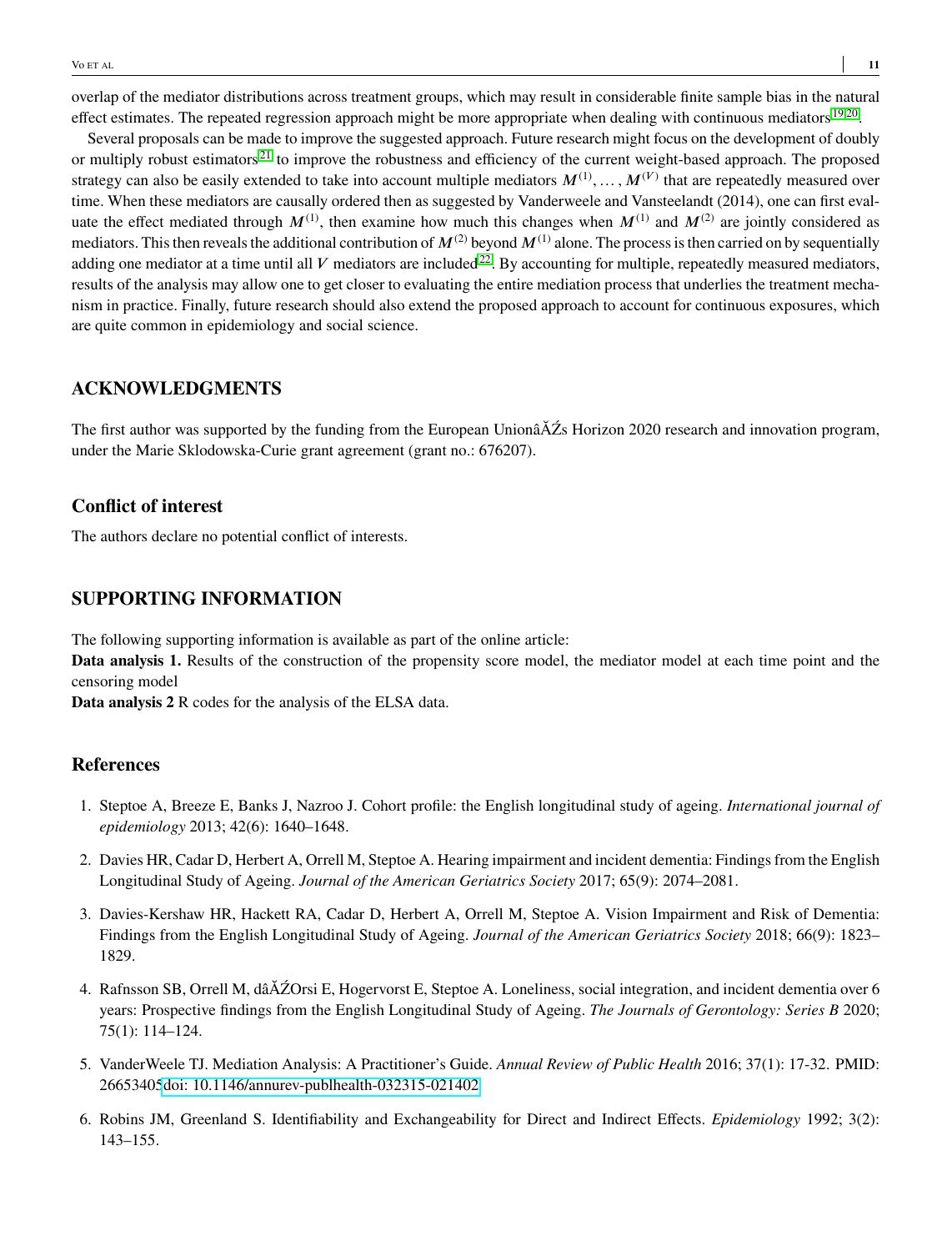- <span id="page-11-0"></span>7. Pearl J. Direct and indirect effects. In: Morgan Kaufmann Publishers Inc. ; 2001: 411–420.
- <span id="page-11-1"></span>8. Lange T, Rasmussen M, Thygesen LC. Assessing natural direct and indirect effects through multiple pathways. *American journal of epidemiology* 2013; 179(4): 513–518.
- <span id="page-11-2"></span>9. Huang YT, Yang HI. Causal mediation analysis of survival outcome with multiple mediators. *Epidemiology (Cambridge, Mass.)* 2017; 28(3): 370.
- <span id="page-11-3"></span>10. Vandenberghe S, Duchateau L, Slaets L, Bogaerts J, Vansteelandt S. Surrogate marker analysis in cancer clinical trials through time-to-event mediation techniques. *Statistical methods in medical research* 2018; 27(11): 3367–3385.
- <span id="page-11-4"></span>11. Vansteelandt S, Linder M, Vandenberghe S, Steen J, Madsen J. Mediation analysis of time-to-event endpoints accounting for repeatedly measured mediators subject to time-varying confounding. *Statistics in medicine* 2019.
- <span id="page-11-5"></span>12. Zheng W, Laan v. dM. Longitudinal mediation analysis with time-varying mediators and exposures, with application to survival outcomes. *Journal of causal inference* 2017; 5(2).
- <span id="page-11-6"></span>13. Lin SH, Young JG, Logan R, VanderWeele TJ. Mediation analysis for a survival outcome with time-varying exposures, mediators, and confounders. *Statistics in medicine* 2017; 36(26): 4153–4166.
- <span id="page-11-7"></span>14. Mittinty MN, Vansteelandt S. Longitudinal Mediation Analysis Using Natural Effect Models. *arXiv preprint arXiv:1912.01200* 2019.
- <span id="page-11-8"></span>15. Lange T, Vansteelandt S, Bekaert M. A simple unified approach for estimating natural direct and indirect effects. *American journal of epidemiology* 2012; 176(3): 190–195.
- <span id="page-11-9"></span>16. Hackett RA, Davies-Kershaw H, Cadar D, Orrell M, Steptoe A. Walking speed, cognitive function, and dementia risk in the English longitudinal study of ageing. *Journal of the American Geriatrics Society* 2018; 66(9): 1670–1675.
- <span id="page-11-10"></span>17. Putter H, Fiocco M, Geskus RB. Tutorial in biostatistics: competing risks and multi-state models. *Statistics in medicine* 2007; 26(11): 2389–2430.
- <span id="page-11-11"></span>18. Steen J, Loeys T, Moerkerke B, Vansteelandt S. Medflex: an R package for flexible mediation analysis using natural effect models. *Journal of Statistical Software* 2017; 76(11).
- <span id="page-11-12"></span>19. Steen J, Loeys T, Moerkerke B, Vansteelandt S. Flexible mediation analysis with multiple mediators. *American journal of epidemiology* 2017; 186(2): 184–193.
- <span id="page-11-13"></span>20. Vansteelandt S, Bekaert M, Lange T. Imputation strategies for the estimation of natural direct and indirect effects. *Epidemiologic Methods* 2012; 1(1): 131–158.
- <span id="page-11-14"></span>21. Bang H, Robins JM. Doubly robust estimation in missing data and causal inference models. *Biometrics* 2005; 61(4): 962– 973.
- <span id="page-11-15"></span>22. VanderWeele T, Vansteelandt S. Mediation analysis with multiple mediators. *Epidemiologic methods* 2014; 2(1): 95–115.
- 23. Vo TT, Superchi C, Boutron I, Vansteelandt S. The conduct and reporting of mediation analysis in recently published randomized controlled trials: results from a methodological systematic review. *Journal of clinical epidemiology* 2019.
- 24. Shpitser I. Counterfactual Graphical Models for Longitudinal Mediation Analysis With Unobserved Confounding. *Cognitive Science* 2013; 37(6): 1011-1035. [doi: 10.1111/cogs.12058](http://dx.doi.org/10.1111/cogs.12058)
- 25. Daniel R, De Stavola B, Cousens S, Vansteelandt S. Causal mediation analysis with multiple mediators. *Biometrics* 2015; 71(1): 1–14.
- 26. Vansteelandt S, Daniel RM. Interventional effects for mediation analysis with multiple mediators. *Epidemiology (Cambridge, Mass.)* 2017; 28(2): 258.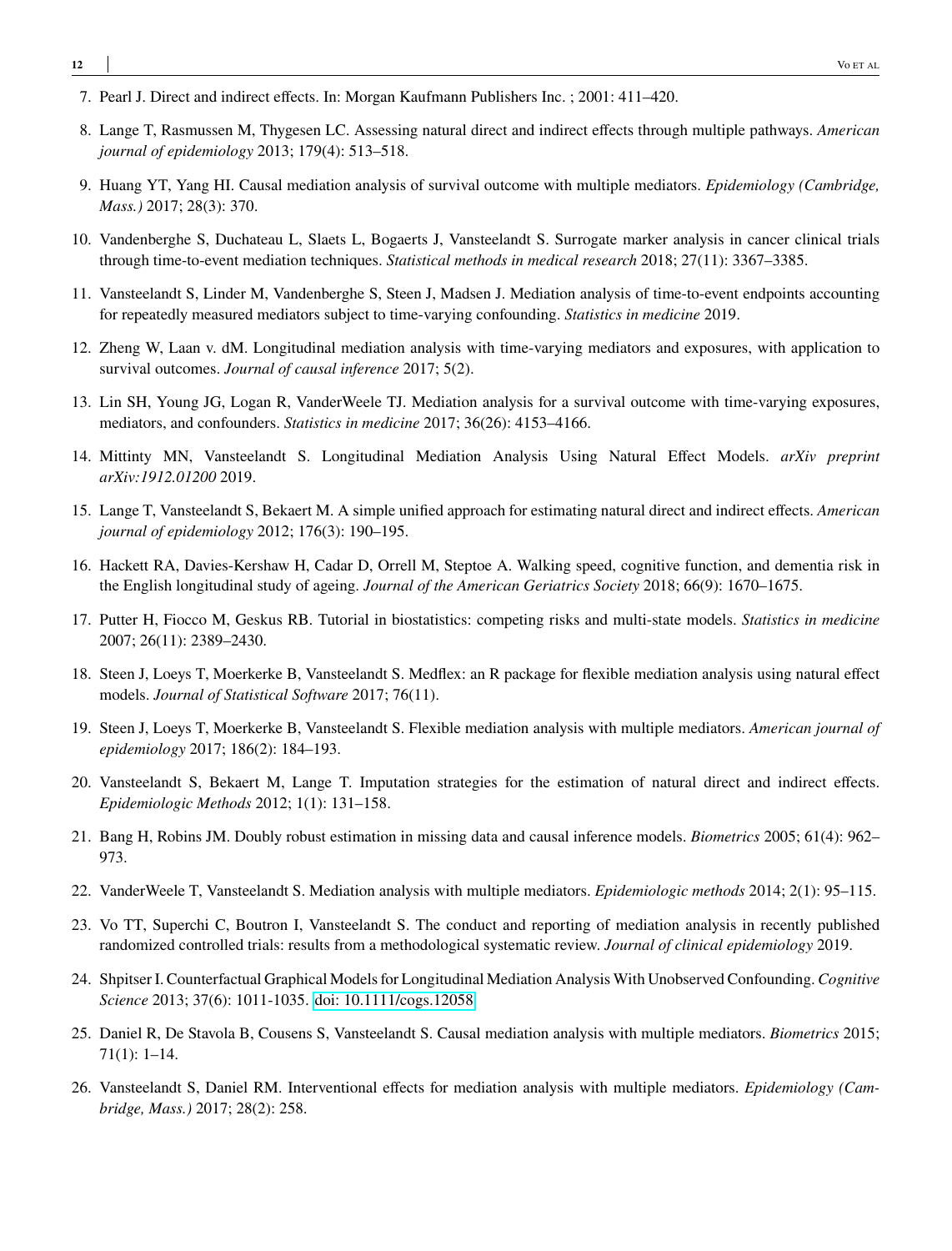- 27. Nguyen QC, Osypuk TL, Schmidt NM, Glymour MM, Tchetgen Tchetgen EJ. Practical guidance for conducting mediation analysis with multiple mediators using inverse odds ratio weighting. *American journal of epidemiology* 2015; 181(5): 349– 356.
- 28. Demakakos P, Hamer M, Stamatakis E, Steptoe A. Low-intensity physical activity is associated with reduced risk of incident type 2 diabetes in older adults: evidence from the English Longitudinal Study of Ageing. *Diabetologia* 2010; 53(9): 1877– 1885.
- 29. Huber M. Identifying causal mechanisms (primarily) based on inverse probability weighting. *Journal of Applied Econometrics* 2014; 29(6): 920–943.
- 30. Imai K, Keele L, Yamamoto T. Identification, inference and sensitivity analysis for causal mediation effects. *Statistical science* 2010: 51–71.
- 31. Tchetgen EJT, Shpitser I. Semiparametric theory for causal mediation analysis: efficiency bounds, multiple robustness, and sensitivity analysis. *Annals of statistics* 2012; 40(3): 1816.
- 32. Lesko CR, Lau B. Bias due to confounders for the exposure-competing risk relationship. *Epidemiology (Cambridge, Mass.)* 2017; 28(1): 20.

**How to cite this article:** Vo T., Davies-Kershaw H., Hackett R., and Vansteelandt S. (2020), Longitudinal mediation analysis of time–to–event endpoints in the presence of competing risks, *Statistics in Medicine.*, *xxxx;xx:x–x*.

# **APPENDIX**

## **A – FORMAL PROOF OF THE PROPOSAL**

We here describe the derivations of the estimating procedure discussed in section 2. Assume that the causal diagram in figure 1 represents a non-parametric structural equation model with independent errors and that the natural effect Cox model (1) is correctly specified. For the sake of simplicity, we first assume that no censoring presents. The added complexity due to censoring will be subsequently addressed. Let *F* be the score for  $(\alpha_1, \alpha_2)$  for all individuals in the sample. To simplify the proof, we will denote  $W_i(\lfloor t \rfloor, a, a^*)$  as  $W_i(\lfloor t \rfloor)$ . One then has:

$$
E(F) = \int \sum_{i,a,a^*} \left[ \binom{a}{a^*} - \frac{\sum_{a,a^*} \binom{a}{a^*} \cdot e^{\alpha_1 a + \alpha_2 a^*} \cdot E\left[R_i(t) \cdot W_i(\lfloor t \rfloor)\right]}{\sum_{a,a^*} e^{\alpha_1 a + \alpha_2 a^*} \cdot E\left[R_i(t) \cdot W_i(\lfloor t \rfloor)\right]} \right].
$$
  
 
$$
\cdot E[R_i(t) \cdot W_i(\lfloor t \rfloor) \cdot dN_i(t)]
$$

We now consider the expression  $E[R(t) \cdot W(|t|) \cdot dN(t)]$ , that is:

$$
E[R(t) \cdot W(\lfloor t \rfloor) \cdot dN(t)]
$$
  
=  $E\left\{E(dN(t)|T \ge t, A, \overline{M}_t, \overline{L}_t, L_0) \cdot R(t) \cdot W(\lfloor t \rfloor)\right\}$   
=  $E\left\{E(dN(t)|T \ge t, A, \overline{M}_t, \overline{L}_t, L_0) \cdot R(t) \cdot W^*(\lfloor t \rfloor) | A = a\right\} \Pr(A = a)$ 

where

$$
W^*(\lfloor t \rfloor) = \frac{\prod_{s:t_s \leq \lfloor t \rfloor} Pr(M_s | A = a^*, \overline{M}_{s-1}, \overline{L}_s, T \geq t_s)}{\prod_{s:t_s \leq \lfloor t \rfloor} Pr(M_s | A = a, \overline{M}_{s-1}, \overline{L}_s, T \geq t_s)} \times \frac{1}{Pr(A = a | L_0)}.
$$

Denote  $t - = t - \delta t$  where  $\delta t > 0$  is a small positive quantity such that  $|t| < t - < t$ . One then has: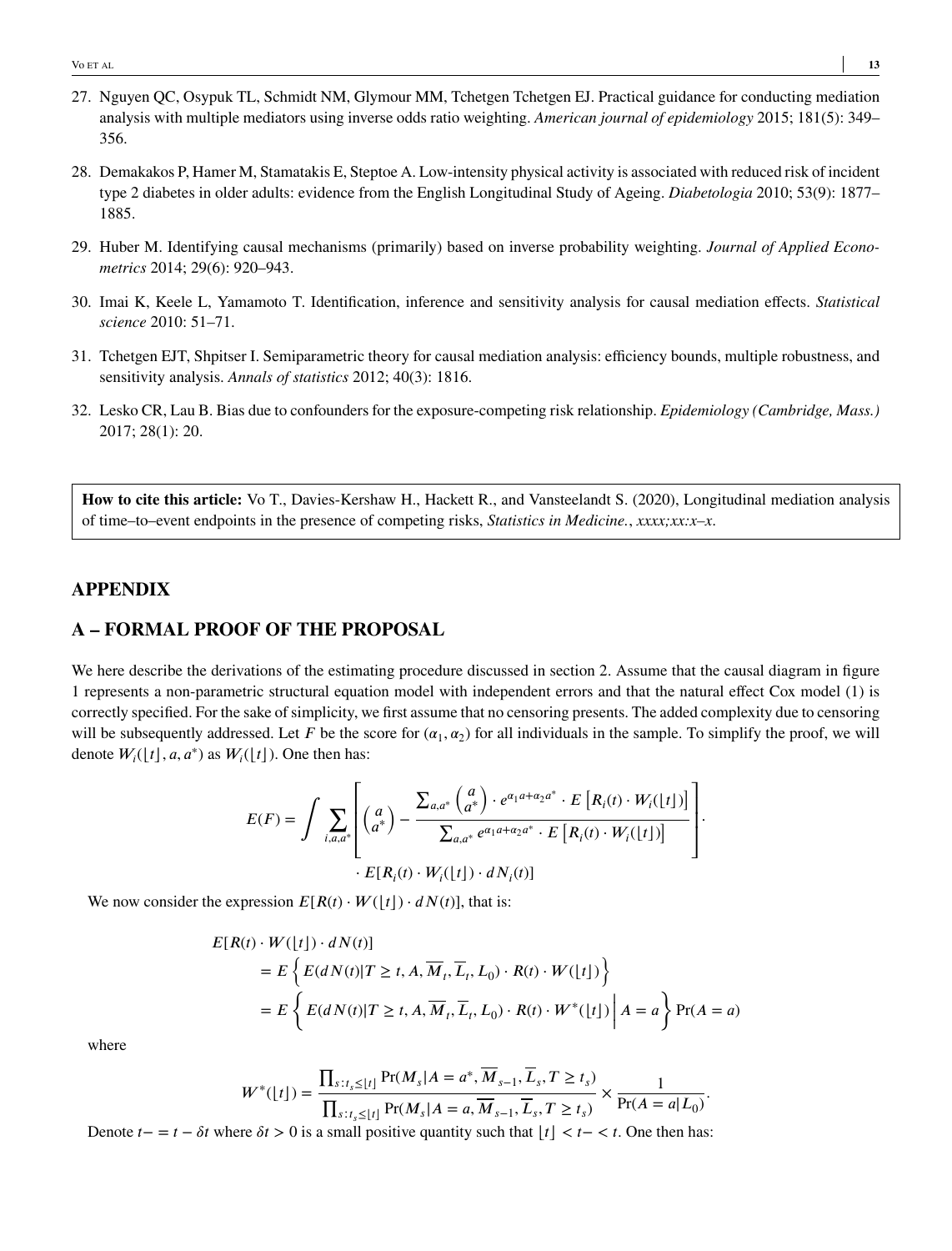$$
E[R(t) \cdot W(t) \cdot dN(t)]
$$
  
\n
$$
= E\left\{ E(dN(t)|T \ge t, a, \overline{M}_{[t]}, \overline{L}_{[t]}, L_0) \cdot I(T \ge t) \cdot I(T \ge t) \cdot W^*(\lfloor t \rfloor) \middle| A = a \right\} Pr(a)
$$
  
\n
$$
= E\left\{ E\left[ E(dN(t)|T \ge t, a, \overline{M}_{[t]}, \overline{L}_{[t]}, L_0) \cdot I(T \ge t) \cdot I(T \ge t) \right] \cdot W^*(\lfloor t \rfloor) \middle| T \ge t-, A = a, M_{[t]}, L_{[t]}, L_0 \right] \middle| A = a \right\} Pr(a)
$$
  
\n
$$
= E\left\{ E(dN(t)|T \ge t, a, \overline{M}_{[t]}, \overline{L}_{[t]}, L_0) \cdot I(T \ge t-) \cdot W^*(\lfloor t \rfloor) \cdot W^*(\lfloor t \rfloor) \cdot \cdot \cdot \cdot W^*(\lfloor t \rfloor) \cdot W^*(\lfloor t \rfloor) \cdot W^*(\lfloor t \rfloor) \cdot W^*(\lfloor t \rfloor) \cdot W^*(\lfloor t \rfloor) \cdot W^*(\lfloor t \rfloor) \cdot W^*(\lfloor t \rfloor) \cdot W^*(\lfloor t \rfloor) \cdot W^*(\lfloor t \rfloor) \cdot W^*(\lfloor t \rfloor) \cdot W^*(\lfloor t \rfloor) \cdot W^*(\lfloor t \rfloor) \cdot W^*(\lfloor t \rfloor) \cdot W^*(\lfloor t \rfloor) \cdot W^*(\lfloor t \rfloor) \cdot W^*(\lfloor t \rfloor) \cdot W^*(\lfloor t \rfloor) \cdot W^*(\lfloor t \rfloor) \cdot W^*(\lfloor t \rfloor) \cdot W^*(\lfloor t \rfloor) \cdot W^*(\lfloor t \rfloor) \cdot W^*(\lfloor t \rfloor) \cdot W^*(\lfloor t \rfloor) \cdot W^*(\lfloor t \rfloor) \cdot W^*(\lfloor t \rfloor) \cdot W^*(\lfloor t \rfloor) \cdot W^*(\lfloor t \rfloor) \cdot W^*(\lfloor t \rfloor) \cdot W^*(\lfloor t \rfloor) \cdot W^*(\lfloor t \rfloor) \cdot W^*(\lfloor t \rfloor) \cdot W^*(\lfloor t \rfloor) \cdot W^*(\lfloor t \rfloor) \cdot
$$

where  $E(dN(t)|T \ge t, a, \overline{M}_{\lfloor t \rfloor}, \overline{L}_{\lfloor t \rfloor}, L_0)$  is a short-hand notation for  $E(dN(t)|T \ge t, A = a, \overline{M}_{\lfloor t \rfloor}, \overline{L}_{\lfloor t \rfloor}, L_0)$  and so on. Note that Pr  $\left[T \ge t | T \ge t-, A = a, \overline{M}_{\lfloor t \rfloor}, \overline{L}_{\lfloor t \rfloor}, L_0\right] = 1 - \lambda(t|a, \overline{M$ ت<br>1  $= 1 - \lambda(t | a, M_{\lfloor t \rfloor}, L_{\lfloor t \rfloor}, L_0) \delta t$ . This implies that:

$$
E[R(t) \cdot W(t) \cdot dN(t)] = E\left\{ E(dN(t)|T \ge t, a, \overline{M}_{\lfloor t \rfloor}, \overline{L}_{\lfloor t \rfloor}, L_0) \cdot I(T \ge t-) \cdot W^*(\lfloor t \rfloor) \cdot \left[ 1 - \lambda(t|a, \overline{M}_{\lfloor t \rfloor}, \overline{L}_{\lfloor t \rfloor}, L_0) \delta t \right] \middle| A = a \right\} Pr(a)
$$

Applying the above arrangements in a backward fashion till when the time point  $|t|$  is reached, one then obtains:

$$
E[R(t) \cdot W(t) \cdot dN(t)]
$$
  
\n
$$
= E\left\{ E(dN(t)|T \ge t, a, \overline{M}_{[t]}, \overline{L}_{[t]}, L_0) \cdot I(T \ge [t]) \cdot W^*([t]) \cdot \right\}
$$
  
\n
$$
\prod_{s: |t| \le s \le t} \left[ 1 - \lambda(s|a, \overline{M}_{[t]}, \overline{L}_{[t]}, L_0) \right] \Big| A = a \right\} Pr(a)
$$
  
\n
$$
= E\left\{ \int E(dN(t)|T \ge t, a, m_{[t]}, \overline{M}_{[t-1]}, l_{[t]}, \overline{L}_{[t-1]}, L_0) \cdot I(T \ge [t]) \cdot W^*([t-1]) \cdot \right. \cdot Pr(m_t|a^*, \overline{M}_{[t-1]}, \overline{L}_{[t]}, L_0, T \ge t) \cdot Pr(l_t|a, \overline{L}_{[t-1]}, \overline{M}_{[t-1]}, L_0, T \ge t) \cdot \right\}
$$
  
\n
$$
\cdot \prod_{s: |t| \le s \le t} \left[ 1 - \lambda(s|a, m_{[t]}, \overline{M}_{[t-1]}, l_{[t]}, \overline{L}_{[t-1]}, L_0) \right] dm_{[t]} dl_{[t]} \Big| A = a \right\} Pr(a)
$$

where  $\prod_s a_s$  is defined as a product limit. The above procedure continues to be repeated in a backward fashion till when the starting time point  $t = 0$  is reached, which then gives:

$$
E[R(t) \cdot W(t) \cdot dN(t)]
$$
  
=  $E\left\{\int E(dN(t)|T \ge t, a, \overline{m}_{[t]}, \overline{l}_{[t]}, L_0) \cdot \prod_{s:0 < s \le t} \left[1 - \lambda(s|a, \overline{m}_{[s]}, \overline{l}_{[s]}, L_0)\right] \cdot \prod_{s:0 < s \le t} Pr(m_s|a^*, \overline{m}_{s-1}, \overline{l}_s, L_0, T \ge t_s) \cdot \Pr(l_s|\overline{l}_{s-1}, \overline{m}_{s-1}, L_0, a, T \ge t_s) d\overline{m}_{[t]} d\overline{l}_{[t]} \right\} A = a\right\} Pr(a)$ 

Note that  $\prod_{s:0$  $1 - \lambda(s | a, \overline{m}_{\lfloor s \rfloor}, l_{\lfloor s \rfloor}, L_0)$  $\left]$  = Pr(*T*  $\geq$  *t*|*a*, $\overline{m}_{\lfloor t \rfloor}$ , $\overline{l}_{\lfloor t \rfloor}$ ,  $L_0$ ). This implies that: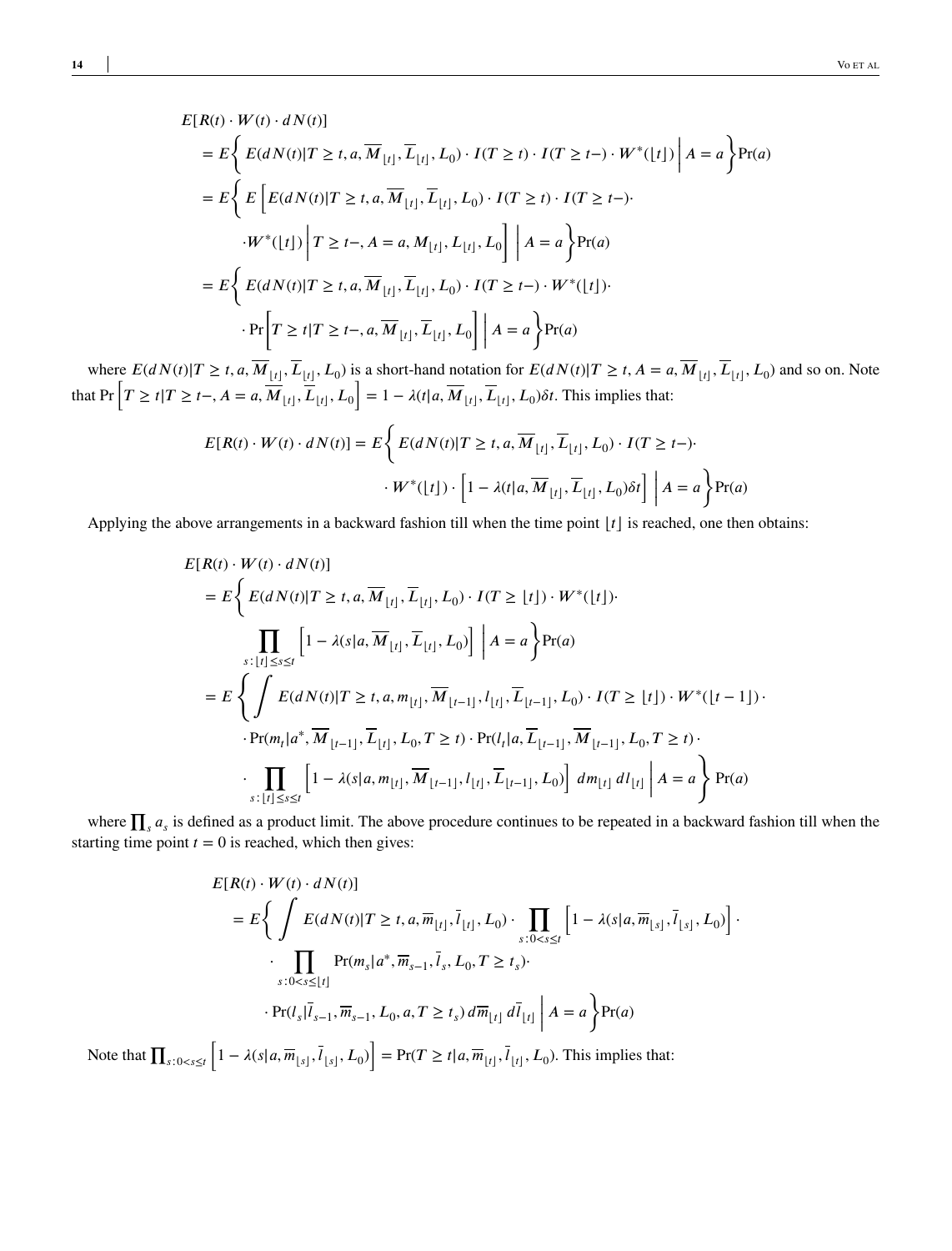$$
E[R(t) \cdot W(t) \cdot dN(t)]
$$
  
\n
$$
= E\left\{ \int E(dN(t)|T \ge t, a, \overline{m}_{[t]}, \overline{l}_{[t]}, L_0) \cdot Pr(T \ge t|a, \overline{m}_{[t]}, \overline{l}_{[t]}, L_0) \cdot \prod_{s:0 < s \le t} Pr(m_s|a^*, \overline{m}_{s-1}, \overline{l}_s, L_0, T \ge t_s) \cdot \right\}
$$
  
\n
$$
\cdot Pr(l_s|\overline{l}_{s-1}, \overline{m}_{s-1}, L_0, a, T \ge t_s), d\overline{m}_{[t]} d\overline{l}_{[t]} | A = a \right\} Pr(a)
$$
  
\n
$$
= \int E(dN(t)|a, \overline{m}_t, \overline{l}_t, l_0) \cdot \prod_{s:0 < s \le [t]} Pr(m_s|a^*, \overline{m}_{s-1}, \overline{l}_s, l_0, T \ge t_s) \cdot \prod_{s:0 < s \le [t]} Pr(m_s|a^*, \overline{m}_{s-1}, \overline{l}_s, l_0, T \ge t_s) \cdot \prod_{r \in (t_s|\overline{l}_{s-1}, \overline{m}_{s-1}, l_0, a, T \ge t_s) \cdot \frac{Pr(l_0|a) \times Pr(a)}{Pr(a|l_0)} d\overline{m}_{[t]} d\overline{l}_{[t]} d l_0
$$
  
\n
$$
= E\left[dN^{a,a^*}(t)\right]
$$
  
\n
$$
= E\left[R^{a,a^*}(t)\right] \cdot E\left[dN^{a,a^*}(t)|R^{a,a^*}(t) = 1\right]
$$

where the prior-to-last equaling follows by the derivation of Vansteelandt et al<sup>[11](#page-11-4)</sup>. In a similar way, one can show that  $E[R(t)$  $W(t) = E(R^{a,a^*}(t))$ . These imply that:

$$
E(F) = \int \sum_{i,a,a^*} \left[ \binom{a}{a^*} - \frac{\sum_{a,a^*} \binom{a}{a^*} \cdot e^{\alpha_1 a + \alpha_2 a^*} \cdot E\left[R_i^{a,a^*}(t)\right]}{\sum_{a,a^*} e^{\alpha_1 a + \alpha_2 a^*} \cdot E\left[R_i^{a,a^*}(t)\right]} \right].
$$
  

$$
\cdot E\left[R^{a,a^*}(t)\right] \cdot E\left[dN^{a,a^*}(t)|R^{a,a^*}(t) = 1\right]
$$
  

$$
= \int \sum_{i,a,a^*} \left[ \binom{a}{a^*} - \frac{\sum_{a,a^*} \binom{a}{a^*} e^{\alpha_1 a + \alpha_2 a^*} \cdot E\left[R_i^{a,a^*}(t)\right]}{\sum_{a,a^*} e^{\alpha_1 a + \alpha_2 a^*} \cdot E\left[R_i^{a,a^*}(t)\right]} \right].
$$
  

$$
\cdot E\left[R^{a,a^*}(t)\right] \cdot \left\{E\left[dN^{a,a^*}(t)|R^{a,a^*}(t) = 1\right] - \lambda_0(t) \cdot e^{\alpha_1 a + \alpha_2 a^*}\right\}
$$
  
= 0

The final equaling follows by the fact that the natural proportional hazard model is correctly specified, for then  $E[dN_i(t)^{a,a^*}(t)|T_i^{a,a^*} \geq t] = \lambda_0(t) \cdot e^{\alpha_1 a + \alpha_2 a^*}$ 

### **B – ADDRESSING INFORMATIVE CENSORING**

When censoring presents but is non-informative given the exposure group, the score  $F$  for  $(\alpha_1, \alpha_2)$  for all individuals in the sample can be written as:

$$
F = \int_{0}^{\infty} \sum_{i,a,a^*} \left\{ \begin{pmatrix} a \\ a^* \end{pmatrix} - \frac{\sum_{a,a^*} E\left[ \begin{pmatrix} a \\ a^* \end{pmatrix} \cdot R_i(t) \cdot I(C_i > t) \cdot W_i(\lfloor t \rfloor) \cdot e^{\alpha_1 a + \alpha_2 a^*} \right] \cdot R_i(t) \cdot R_{i}(t) \cdot K_{i}(t) \cdot I(C_i > t) \cdot W_i(\lfloor t \rfloor) \cdot e^{\alpha_1 a + \alpha_2 a^*} \right\} \cdot R_i(t) \cdot I(C_i > t) \cdot W_i(\lfloor t \rfloor) \left( dN_i(t) - \lambda_0(t) \cdot e^{\alpha_1 a + \alpha_2 a^*} dt \right)
$$

Note that: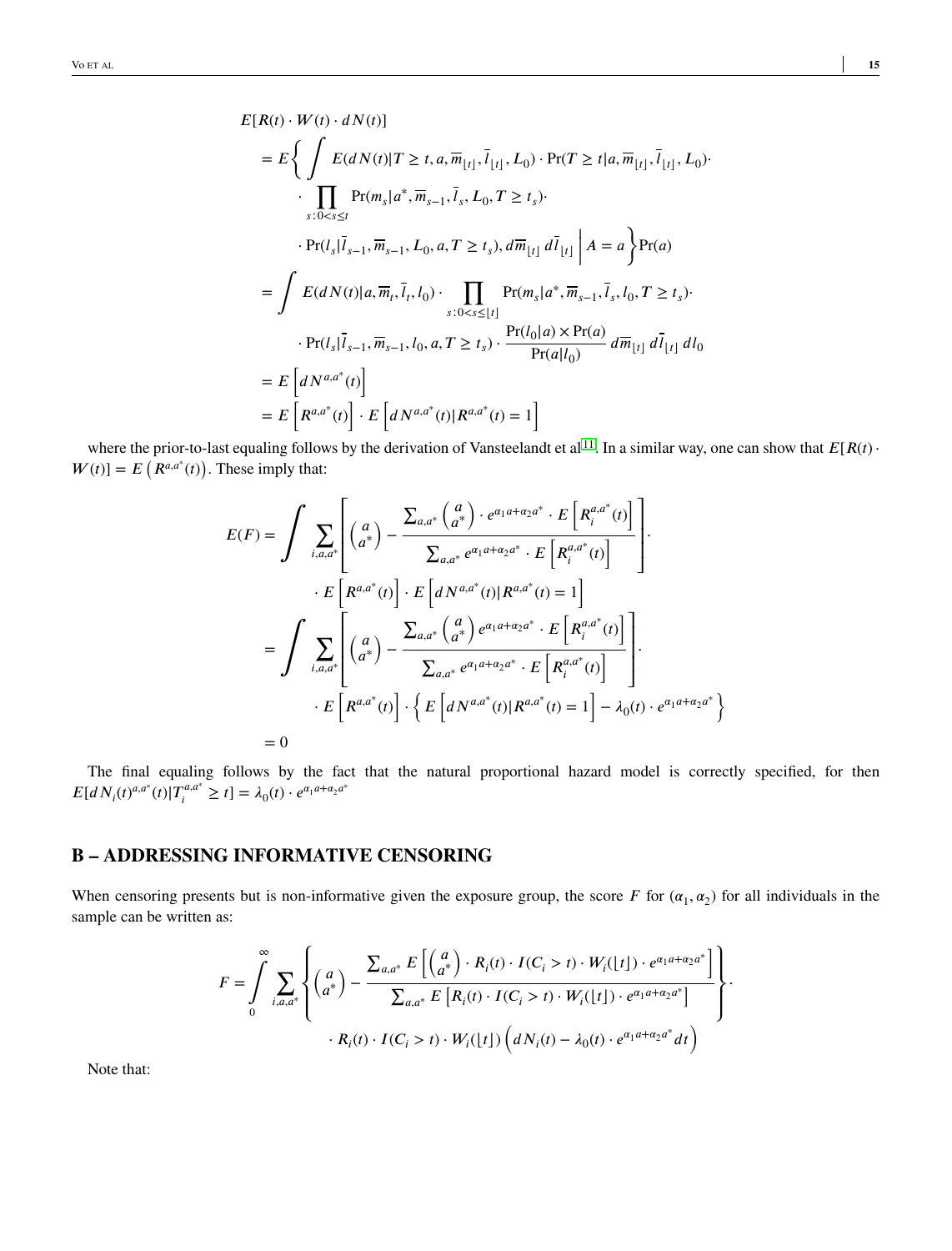$$
E[R(t) \cdot I(C \ge t) \cdot W(t) \cdot dN(t)]
$$
  
\n
$$
= E\left\{ E\left[I(C \ge t) \cdot R(t) \cdot dN(t) \cdot W([t]) \middle| A, \overline{M}_{[t]}, \overline{L}_{[t]}, L_0 \right] \right\}
$$
  
\n
$$
= E\left\{ W([t]) \cdot \Pr(C \ge t | A, \overline{M}_{[t]}, \overline{L}_{[t]}, L_0, T \ge t) \right\}
$$
  
\n
$$
\cdot E[dN(t) | A, \overline{M}_{[t]}, \overline{L}_{[t]}, L_0, T \ge t] \cdot \Pr(T \ge t | A, \overline{M}_{[t]}, \overline{L}_{[t]}, L_0) \right\}
$$
  
\n
$$
= E\left\{ W([t]) \cdot \Pr(C \ge t | A) \cdot E[dN(t) | A, \overline{M}_{[t]}, \overline{L}_{[t]}, L_0, T \ge t] \cdot \Pr(T \ge t | A, \overline{M}_{[t]}, \overline{L}_{[t]}, L_0) \right\}
$$
  
\n
$$
= \Pr(C \ge t | A = a) \cdot E\left\{ W^*([t]) \cdot E[dN(t) | a, \overline{M}_{[t]}, \overline{L}_{[t]}, L_0, T \ge t] \right\}
$$
  
\n
$$
\cdot \Pr(T \ge t | a, \overline{M}_{[t]}, \overline{L}_{[t]}, L_0) \middle| A = a \right\} \Pr(a)
$$

The prior-to-last equaling results from the assumption that the censoring is non-informative given the treatment group (e.g. figure 3). Following the same reasoning as above, one can show that:

$$
E[R(t) \cdot I(C \ge t) \cdot W(t) \cdot dN(t)] = Pr(C \ge t | A = a) \cdot E[R^{a,a^*}(t)] \cdot E[dN^{a,a^*}(t) | R^{a,a^*}(t) = 1]
$$

and similarly,

$$
E[R(t) \cdot I(C \ge t) \cdot W(t)] = \Pr(C \ge t | A = a) \cdot E[R^{a,a^*}(t)]
$$

The score will thus remain the same as in the case of no censoring, with an added proportional constant, i.e.  $Pr(C > t | A = a)$ . As a result,

$$
E(F) = \int \sum_{i,a,a^*} E \left\{ \left[ \begin{pmatrix} a \\ a^* \end{pmatrix} - \frac{\sum_{a,a^*} {a \choose a^*} \cdot e^{\alpha_1 a + \alpha_2 a^*} \cdot E \left( R_i^{a,a^*}(t) \right) \cdot \Pr(C > t | A = a) }{\sum_{a,a^*} e^{\alpha_1 a + \alpha_2 a^*} \cdot E \left( R_i^{a,a^*}(t) \right) \cdot \Pr(C > t | A = a)} \right] \cdot E \left[ R_i^{a,a^*}(t) \right] \cdot \left[ E[dN_i(t)^{a,a^*}(t) | T_i^{a,a^*} \ge t] - \lambda_0(t) \cdot e^{\alpha_1 a + \alpha_2 a^*} \right] \right\} \cdot \Pr(C > t | A = a)
$$
  
= 0

which results from the fact that the natural proportional hazard model is correctly specified.

When censoring is only non-informative at time *t* given the exposure group and the history of mediator and covariates up to that time, the weight of each patient at time *t* needed to be adjusted as described in section 2.3. To prove this, we consider once again the expression  $E[R(t) \cdot I(C > t) \cdot W(\lfloor t \rfloor) \cdot dN(t)]$ . Note that the weight  $W(\lfloor t \rfloor)$  now has an additional censoring-weight component (see section 2.3), for then:

$$
E[R(t) \cdot I(C > t) \cdot W([t]) \cdot dN(t)]
$$
  
= 
$$
E\left\{E(dN(t)|C \ge t, T \ge t, A, \overline{M}_{[t]}, \overline{L}_{[t]}, L_0) \cdot R(t) \cdot I(C > t) \cdot W([t])\right\}
$$
  
= 
$$
E\left\{E(dN(t)|T \ge t, A, \overline{M}_{[t]}, \overline{L}_{[t]}, L_0) \cdot R(t) \cdot I(C > t) \cdot W^*([t]) \middle| A = a\right\} \Pr(A = a)
$$

where

$$
W^*(t) = \frac{\prod_{s:0 \le s \le \lfloor t \rfloor} \Pr(M_s | A = a^*, \overline{M}_{\lfloor s \rfloor - 1}, \overline{L}_{\lfloor s \rfloor}, T \ge t_s, C \ge t_s)}{\prod_{s:0 \le s \le \lfloor t \rfloor} \Pr(M_s | A = a, \overline{M}_{\lfloor s \rfloor - 1}, \overline{L}_{\lfloor s \rfloor}, T \ge t_s, C \ge t_s)} \cdot \frac{1}{\Pr(A = a | L_0)}.
$$

$$
\cdot \frac{1}{\prod_{s:0 \le s \le t} \left[1 - \lambda_C(s | T > s, \overline{m}_s, \overline{l}_s, l_0, a)\right]}
$$